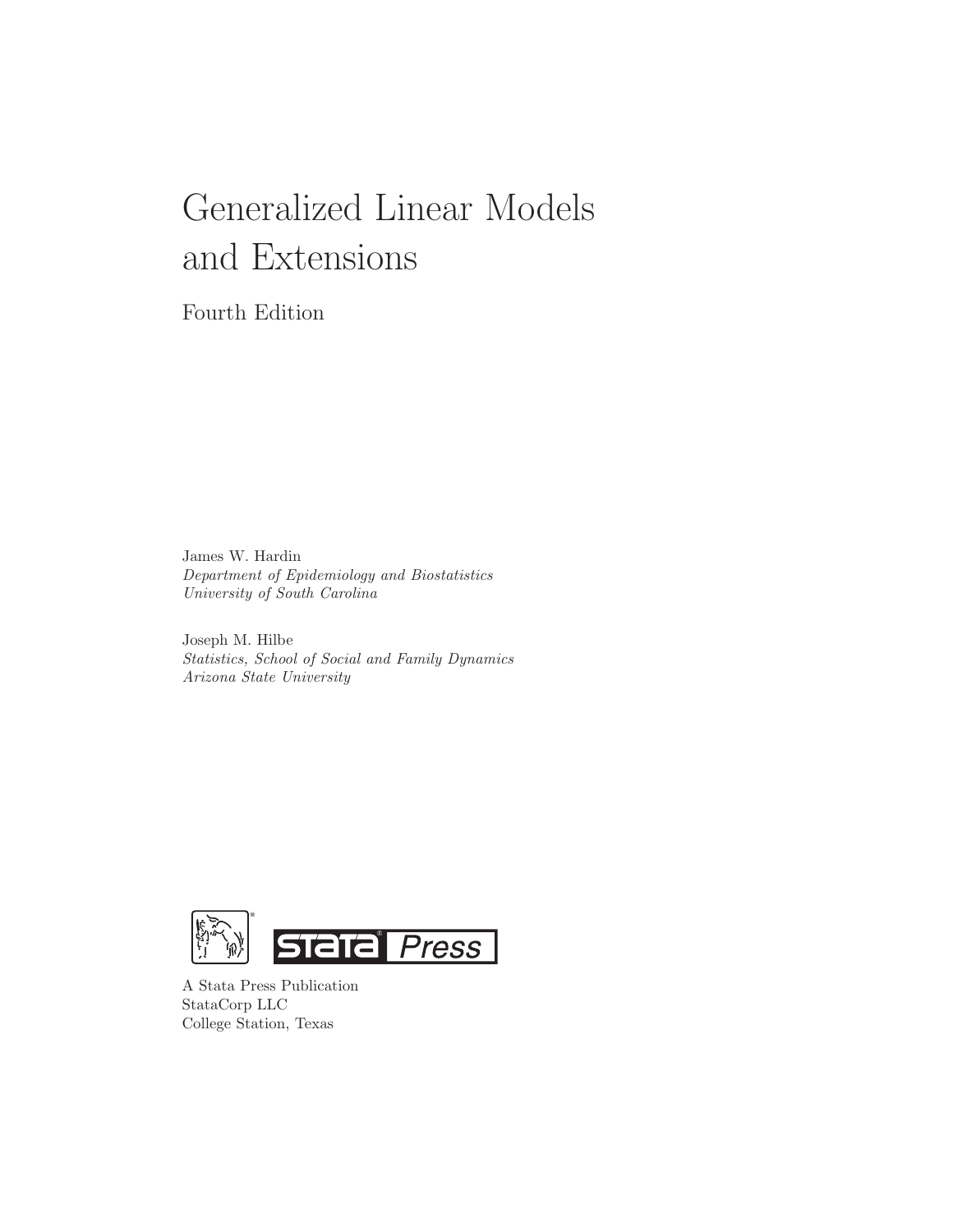

Copyright © 2001, 2007, 2012, 2018 by StataCorp LLC All rights reserved. First edition 2001 Second edition 2007 Third edition 2012 Fourth edition 2018

Published by Stata Press, 4905 Lakeway Drive, College Station, Texas 77845 Typeset in  $\mathbb{F}$ F<sub>E</sub>X  $2\varepsilon$ Printed in the United States of America 10 9 8 7 6 5 4 3 2 1

Print ISBN-10: 1-59718-225-7 Print ISBN-13: 978-1-59718-225-6 ePub ISBN-10: 1-59718-226-5 ePub ISBN-13: 978-1-59718-226-3 Mobi ISBN-10: 1-59718-227-3 Mobi ISBN-13: 978-1-59718-227-0

Library of Congress Control Number: 2018937959

No part of this book may be reproduced, stored in a retrieval system, or transcribed, in any form or by any means—electronic, mechanical, photocopy, recording, or otherwise—without the prior written permission of StataCorp LLC.

Stata, **Stata**, Stata Press, Mata, **mata**, and NetCourse are registered trademarks of StataCorp LLC.

Stata and Stata Press are registered trademarks with the World Intellectual Property Organization of the United Nations.

NetCourseNow is a trademark of StataCorp LLC.

 $\mathbb{F}\to \mathbb{F}$ 2 $\varepsilon$  is a trademark of the American Mathematical Society.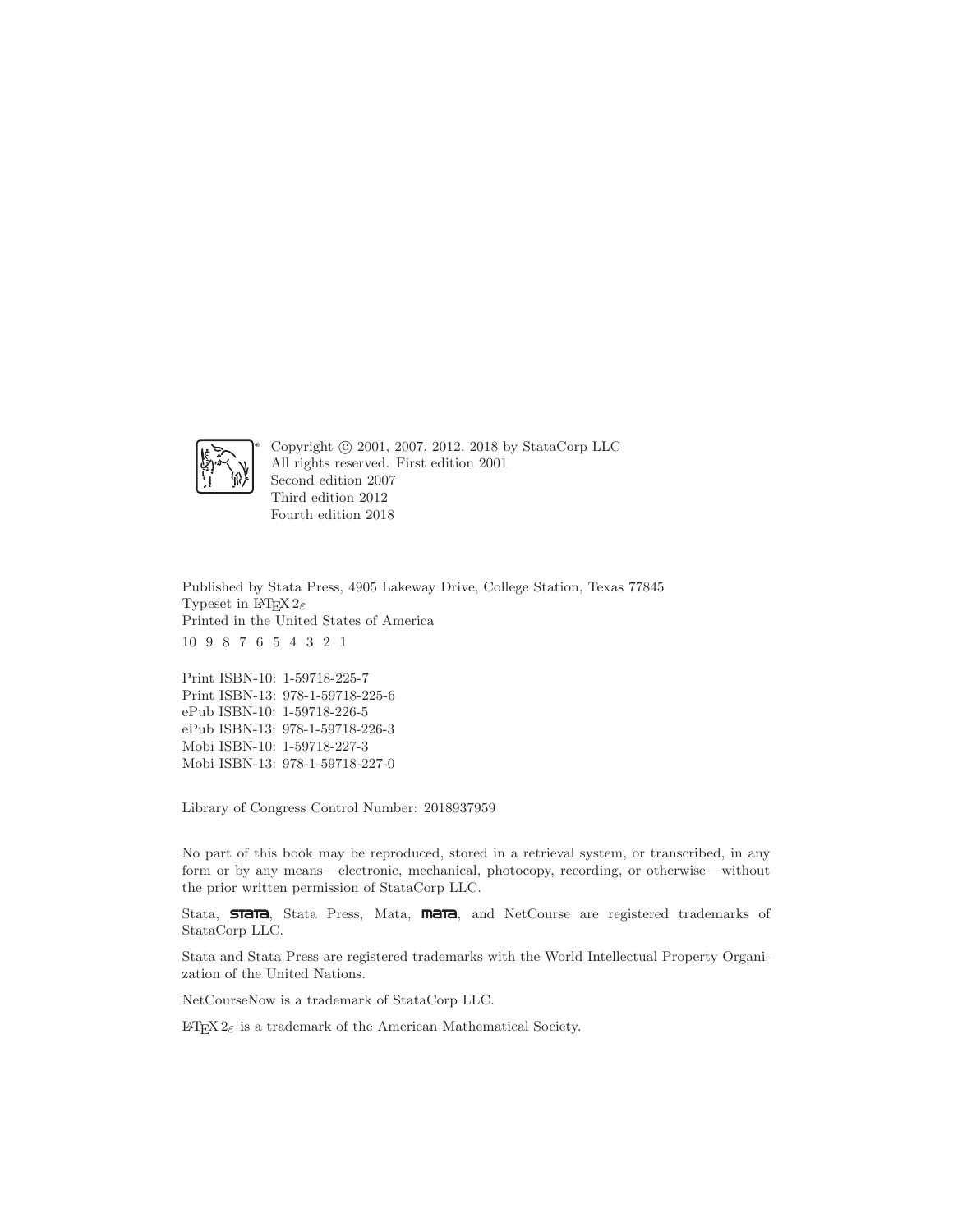(Pages omitted)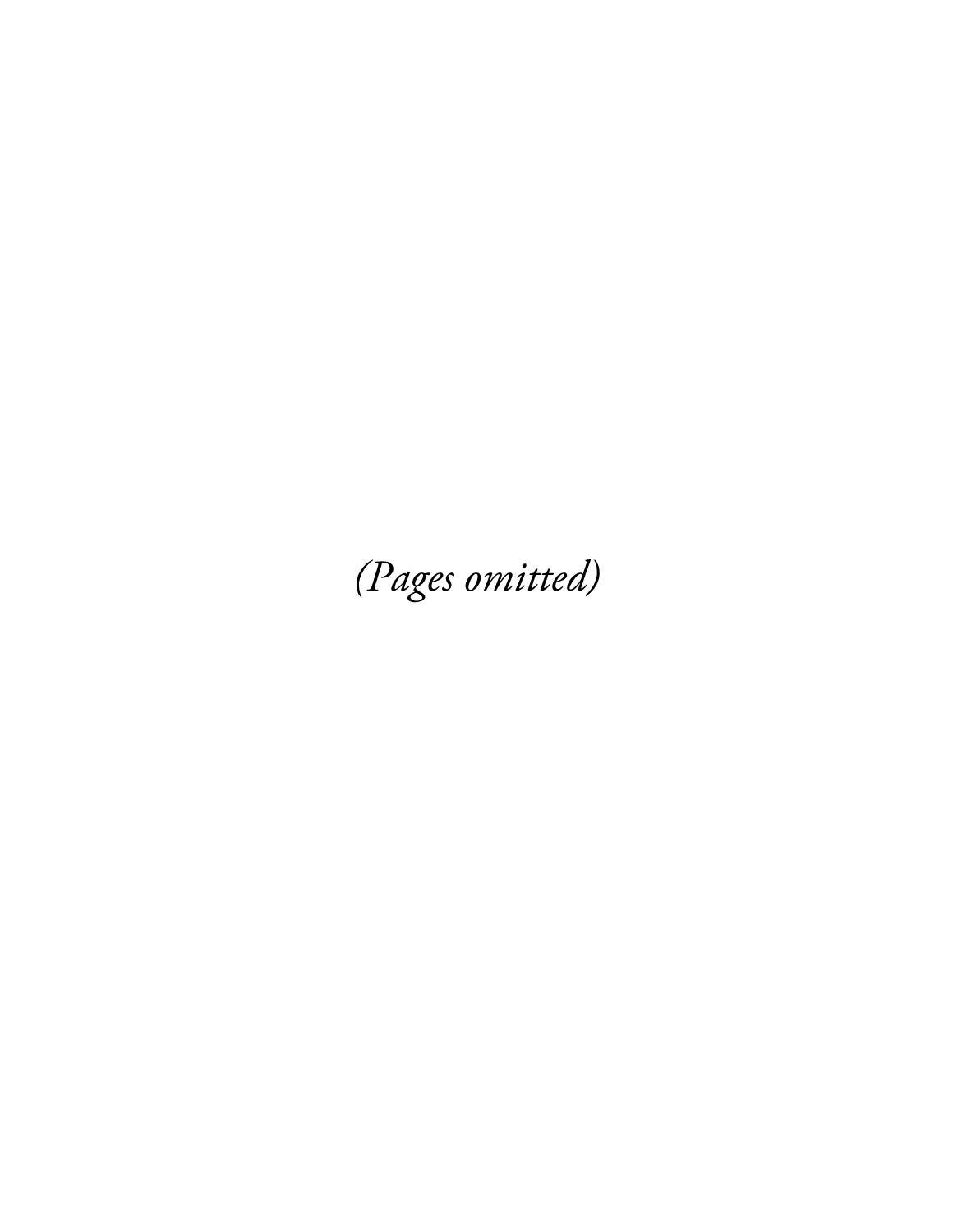# **Contents**

|              |             | List of figures<br>xix                                                                   |       |  |  |
|--------------|-------------|------------------------------------------------------------------------------------------|-------|--|--|
|              |             | List of tables                                                                           | xxiii |  |  |
|              |             | List of listings<br>xxviii                                                               |       |  |  |
|              | Preface     | xxix                                                                                     |       |  |  |
| 1            |             | Introduction<br>1                                                                        |       |  |  |
|              | 1.1         | $\sqrt{2}$                                                                               |       |  |  |
|              | 1.2         | 3                                                                                        |       |  |  |
|              | 1.3         | $\overline{4}$                                                                           |       |  |  |
|              | 1.4         | $\overline{4}$                                                                           |       |  |  |
|              | 1.5         | Installing the support materials $\ldots \ldots \ldots \ldots \ldots \ldots \ldots$<br>6 |       |  |  |
| Т            |             | <b>Foundations of Generalized Linear Models</b><br>7                                     |       |  |  |
| $\mathbf{2}$ | <b>GLMs</b> | 9                                                                                        |       |  |  |
|              | 2.1         | 11                                                                                       |       |  |  |
|              | 2.2         | 12                                                                                       |       |  |  |
|              | 2.3         | 13                                                                                       |       |  |  |
|              | 2.4         | 15                                                                                       |       |  |  |
|              | 2.5         | 17                                                                                       |       |  |  |
| 3            |             | GLM estimation algorithms<br>19                                                          |       |  |  |
|              | 3.1         | Newton-Raphson (using the observed Hessian) $\ldots \ldots \ldots \ldots$<br>25          |       |  |  |
|              | 3.2         | 26                                                                                       |       |  |  |
|              | 3.3         | IRLS (using the expected Hessian) $\dots \dots \dots \dots \dots \dots$<br>28            |       |  |  |
|              | 3.4         | Starting values for IRLS $\ldots \ldots \ldots \ldots \ldots \ldots \ldots \ldots$<br>31 |       |  |  |
|              | 3.5         | 31                                                                                       |       |  |  |
|              | 3.6         | $32\,$                                                                                   |       |  |  |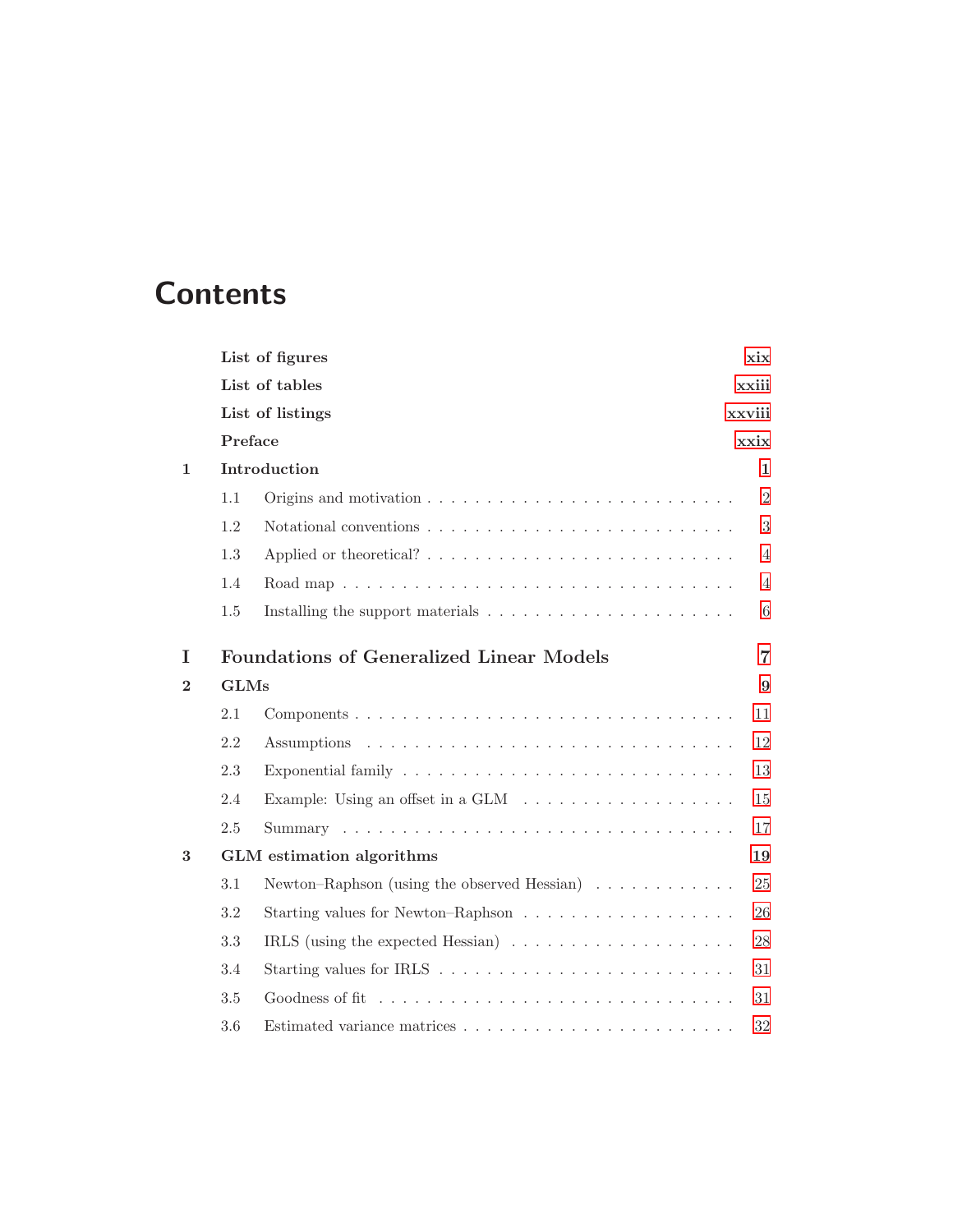### viii Contents

|   |     | 3.6.1           |                                                                               | 34 |
|---|-----|-----------------|-------------------------------------------------------------------------------|----|
|   |     | 3.6.2           | $35\,$<br>Outer product of the gradient $\dots \dots \dots \dots \dots \dots$ |    |
|   |     | 3.6.3           | $35\,$                                                                        |    |
|   |     | 3.6.4           | 36                                                                            |    |
|   |     | 3.6.5           | 37                                                                            |    |
|   |     | 3.6.6           | 38                                                                            |    |
|   |     | 3.6.7           | Weighted sandwich: Newey-West<br>$39\,$                                       |    |
|   |     | 3.6.8           | 40                                                                            |    |
|   |     |                 | 3.6.8.1<br>40                                                                 |    |
|   |     |                 | 3.6.8.2<br>41                                                                 |    |
|   |     |                 | 3.6.8.3<br>41                                                                 |    |
|   |     |                 | 42<br>3.6.8.4<br>Variable jackknife                                           |    |
|   |     | 3.6.9           | 42<br>Bootstrap                                                               |    |
|   |     |                 | 43<br>3.6.9.1                                                                 |    |
|   |     |                 | 43<br>3.6.9.2                                                                 |    |
|   | 3.7 |                 | 43                                                                            |    |
|   | 3.8 |                 |                                                                               | 44 |
| 4 |     | Analysis of fit | 47                                                                            |    |
|   | 4.1 |                 | 48<br>Deviance                                                                |    |
|   | 4.2 |                 | 49                                                                            |    |
|   |     | 4.2.1           | 49                                                                            |    |
|   |     | 4.2.2           | 49                                                                            |    |
|   | 4.3 |                 | 50                                                                            |    |
|   | 4.4 |                 | 51                                                                            |    |
|   |     | 4.4.1           | $53\,$                                                                        |    |
|   |     | 4.4.2           | 53                                                                            |    |
|   |     | 4.4.3           | $53\,$                                                                        |    |
|   |     | 4.4.4           | 53                                                                            |    |
|   |     | 4.4.5           | 54                                                                            |    |
|   |     | 4.4.6           | 54                                                                            |    |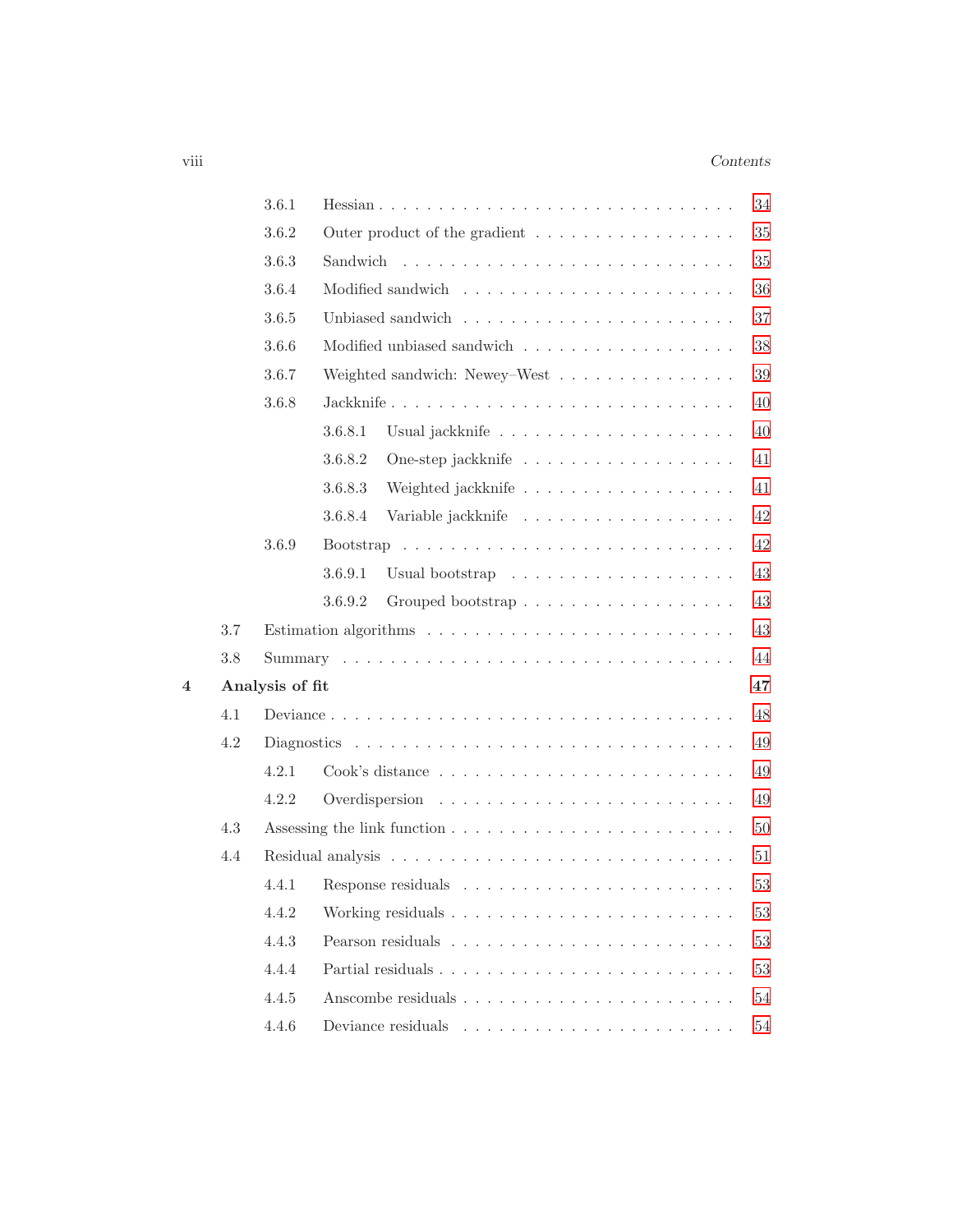|         | 4.4.7 |                 |                                                                     | $54\,$ |
|---------|-------|-----------------|---------------------------------------------------------------------|--------|
|         | 4.4.8 |                 |                                                                     | $55\,$ |
|         | 4.4.9 | Score residuals |                                                                     | $55\,$ |
| 4.5     |       |                 |                                                                     | $55\,$ |
| $4.6\,$ |       |                 |                                                                     | 56     |
|         | 4.6.1 |                 |                                                                     | 56     |
|         |       | 4.6.1.1         |                                                                     | 56     |
|         |       | 4.6.1.2         |                                                                     | $58\,$ |
|         | 4.6.2 |                 | The interpretation of $\mathbb{R}^2$ in linear regression           | 59     |
|         |       | 4.6.2.1         | Percentage variance explained                                       | $59\,$ |
|         |       | 4.6.2.2         | The ratio of variances $\dots \dots \dots \dots \dots$              | $59\,$ |
|         |       | 4.6.2.3         | A transformation of the likelihood ratio                            | $59\,$ |
|         |       | 4.6.2.4         | A transformation of the F test                                      | 60     |
|         |       | 4.6.2.5         |                                                                     | 60     |
|         | 4.6.3 |                 | Generalizations of linear regression $\mathbb{R}^2$ interpretations | 60     |
|         |       | 4.6.3.1         | Efron's pseudo- $R^2$                                               | 61     |
|         |       | 4.6.3.2         | McFadden's likelihood-ratio index                                   | 61     |
|         |       | 4.6.3.3         | Ben-Akiva and Lerman adjusted likelihood-ratio<br>index             | 61     |
|         |       | 4.6.3.4         | McKelvey and Zavoina ratio of variances                             | 62     |
|         |       | 4.6.3.5         | Transformation of likelihood ratio                                  | 62     |
|         |       | 4.6.3.6         | Cragg and Uhler normed measure                                      | 62     |
|         | 4.6.4 |                 |                                                                     | 63     |
|         |       | 4.6.4.1         |                                                                     | 63     |
|         |       | 4.6.4.2         | The adjusted count $\mathbb{R}^2$                                   | $63\,$ |
|         |       | 4.6.4.3         | Veall and Zimmermann $\mathbb{R}^2$                                 | $63\,$ |
|         |       | 4.6.4.4         | Cameron–Windmeijer $\mathbb{R}^2$                                   | $64\,$ |
| 4.7     |       |                 |                                                                     | $64\,$ |
|         | 4.7.1 |                 |                                                                     | $64\,$ |
|         | 4.7.2 |                 |                                                                     | 68     |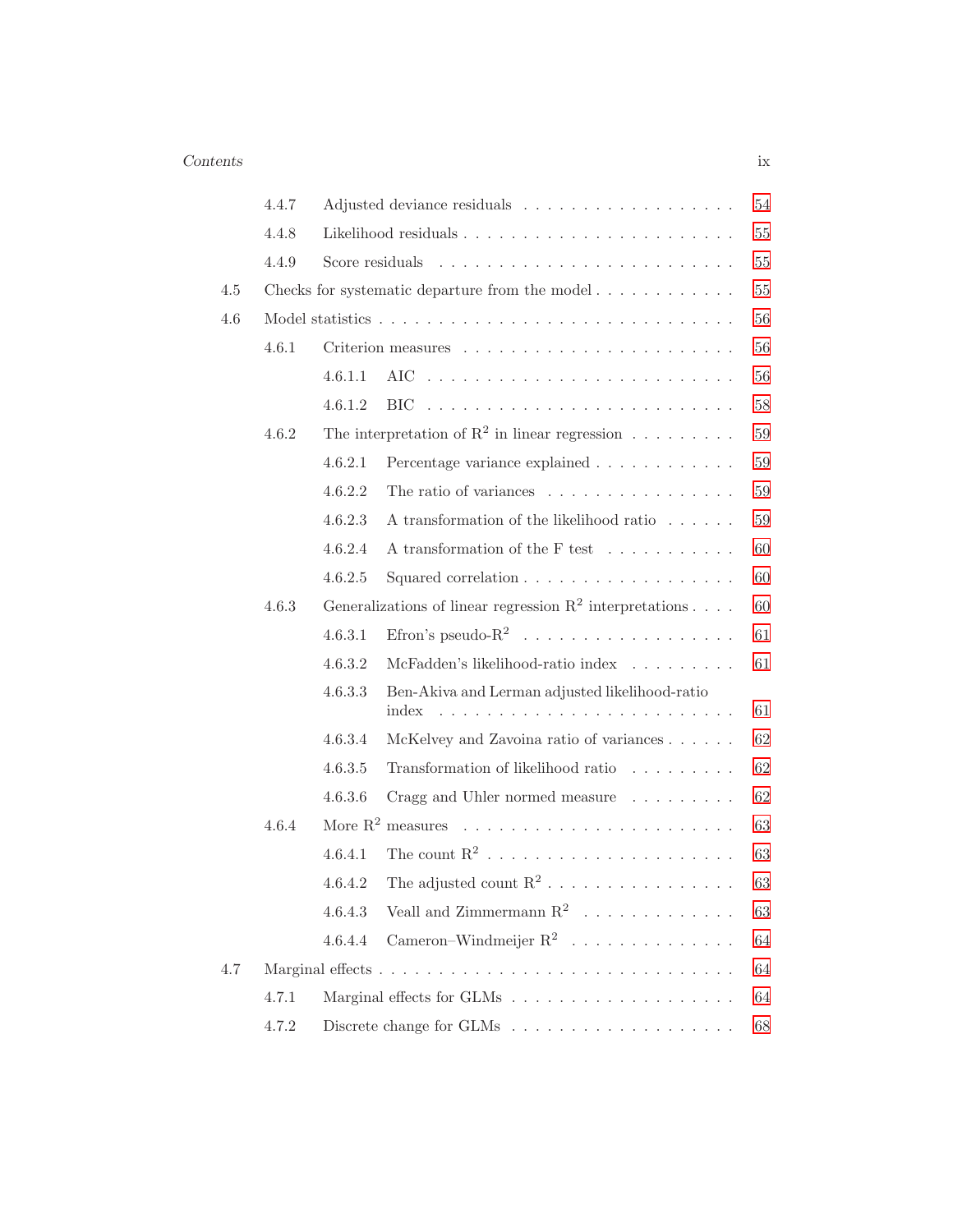### x Contents

| п              |     | <b>Continuous Response Models</b><br>71                                                                     |     |  |  |  |
|----------------|-----|-------------------------------------------------------------------------------------------------------------|-----|--|--|--|
| $\overline{5}$ |     | The Gaussian family                                                                                         | 73  |  |  |  |
|                | 5.1 | Derivation of the GLM Gaussian family                                                                       | 74  |  |  |  |
|                | 5.2 | Derivation in terms of the mean $\dots \dots \dots \dots \dots \dots \dots \dots$                           | 74  |  |  |  |
|                | 5.3 | IRLS GLM algorithm (nonbinomial) $\ldots \ldots \ldots \ldots \ldots \ldots$                                | 77  |  |  |  |
|                | 5.4 |                                                                                                             | 79  |  |  |  |
|                | 5.5 |                                                                                                             | 80  |  |  |  |
|                | 5.6 | Expected versus observed information matrix                                                                 | 81  |  |  |  |
|                | 5.7 |                                                                                                             | 83  |  |  |  |
|                | 5.8 |                                                                                                             | 83  |  |  |  |
|                | 5.9 |                                                                                                             | 85  |  |  |  |
| 6              |     | The gamma family                                                                                            | 97  |  |  |  |
|                | 6.1 | Derivation of the gamma model $\dots \dots \dots \dots \dots \dots \dots \dots$                             | 98  |  |  |  |
|                | 6.2 |                                                                                                             | 100 |  |  |  |
|                | 6.3 |                                                                                                             | 103 |  |  |  |
|                | 6.4 |                                                                                                             | 104 |  |  |  |
|                | 6.5 |                                                                                                             | 108 |  |  |  |
|                | 6.6 | Using the gamma model for survival analysis $\ldots \ldots \ldots \ldots$                                   | 109 |  |  |  |
| 7              |     | The inverse Gaussian family                                                                                 | 113 |  |  |  |
|                | 7.1 | Derivation of the inverse Gaussian model                                                                    | 113 |  |  |  |
|                | 7.2 | Shape of the distribution $\dots \dots \dots \dots \dots \dots \dots \dots \dots$                           | 115 |  |  |  |
|                | 7.3 |                                                                                                             | 119 |  |  |  |
|                | 7.4 | Maximum likelihood algorithm $\ldots \ldots \ldots \ldots \ldots \ldots \ldots$                             | 119 |  |  |  |
|                | 7.5 | Example: The canonical inverse Gaussian $\phantom{a} \ldots \phantom{a} \ldots \ldots \ldots \ldots \ldots$ | 120 |  |  |  |
|                | 7.6 |                                                                                                             | 121 |  |  |  |
| 8              |     | The power family and link                                                                                   | 127 |  |  |  |
|                | 8.1 |                                                                                                             | 127 |  |  |  |
|                | 8.2 |                                                                                                             | 128 |  |  |  |
|                | 8.3 | The power family $\dots \dots \dots \dots \dots \dots \dots \dots \dots \dots \dots$                        | 129 |  |  |  |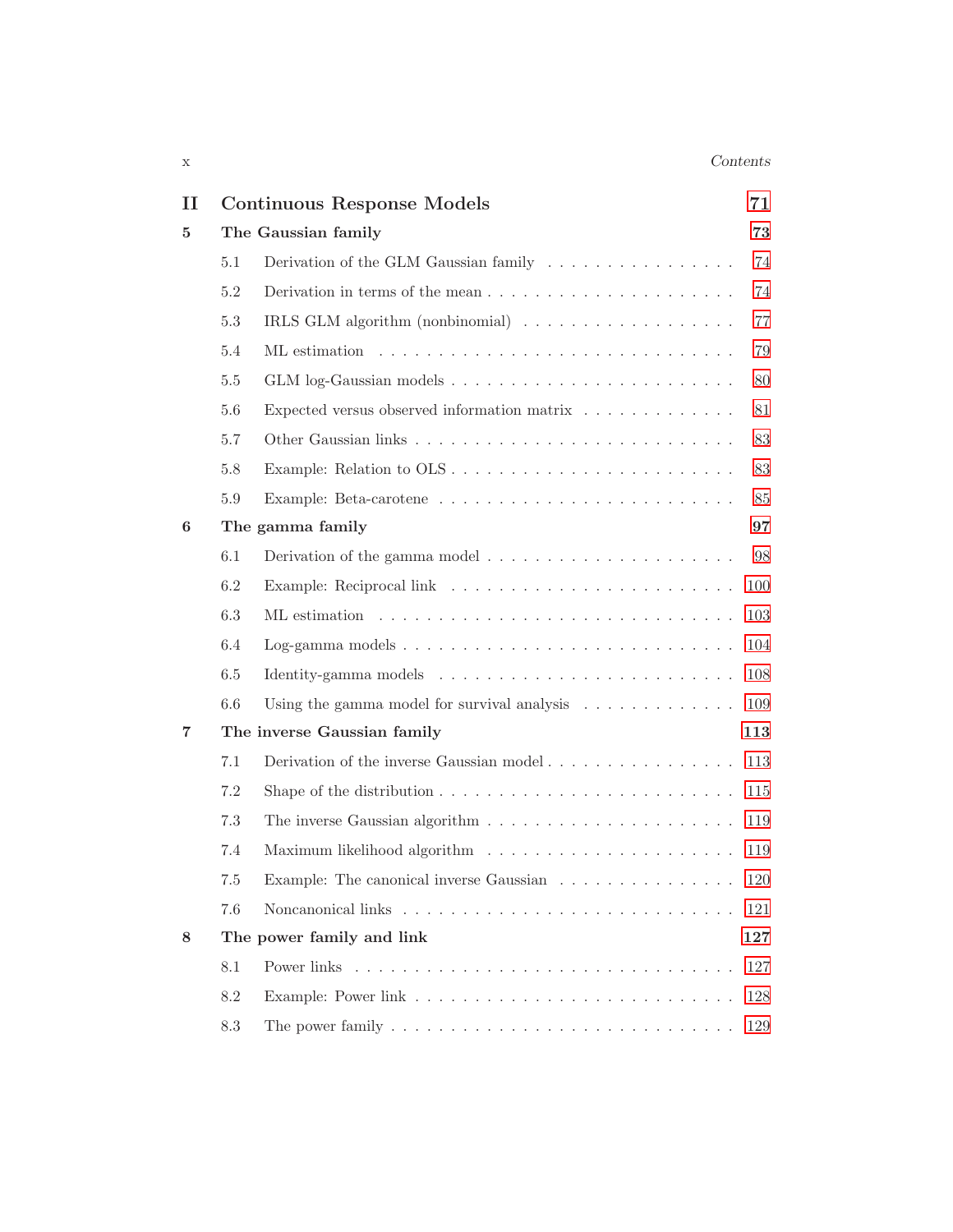| Ш  |      | <b>Binomial Response Models</b>                                                          | 131 |
|----|------|------------------------------------------------------------------------------------------|-----|
| 9  |      | The binomial-logit family                                                                | 133 |
|    | 9.1  | Derivation of the binomial model $\dots \dots \dots \dots \dots \dots \dots$             | 134 |
|    | 9.2  |                                                                                          | 137 |
|    | 9.3  | The binomial regression algorithm $\ldots \ldots \ldots \ldots \ldots \ldots$            | 138 |
|    | 9.4  |                                                                                          | 140 |
|    |      | Model producing logistic coefficients: The heart data<br>9.4.1                           | 141 |
|    |      | Model producing logistic odds ratios<br>9.4.2                                            | 142 |
|    | 9.5  |                                                                                          | 143 |
|    | 9.6  |                                                                                          | 146 |
|    | 9.7  |                                                                                          | 147 |
| 10 |      | The general binomial family                                                              | 157 |
|    | 10.1 | Noncanonical binomial models                                                             | 157 |
|    | 10.2 | Noncanonical binomial links (binary form) $\ldots \ldots \ldots \ldots$                  | 159 |
|    | 10.3 | The probit model $\ldots \ldots \ldots \ldots \ldots \ldots \ldots \ldots \ldots \ldots$ | 160 |
|    | 10.4 |                                                                                          | 164 |
|    | 10.5 |                                                                                          | 171 |
|    | 10.6 |                                                                                          | 172 |
|    |      | 10.6.1                                                                                   | 173 |
|    |      | 10.6.2                                                                                   | 173 |
|    |      | 10.6.3                                                                                   | 174 |
|    |      | 10.6.4                                                                                   | 175 |
|    |      | 10.6.5<br>Log-log link $\ldots \ldots \ldots \ldots \ldots \ldots \ldots \ldots \ldots$  | 175 |
|    |      | 10.6.6                                                                                   | 176 |
|    |      | 10.6.7                                                                                   | 177 |
|    | 10.7 |                                                                                          | 177 |
|    | 10.8 |                                                                                          | 182 |
|    | 10.9 |                                                                                          | 184 |
| 11 |      | The problem of overdispersion                                                            | 187 |
|    | 11.1 |                                                                                          | 187 |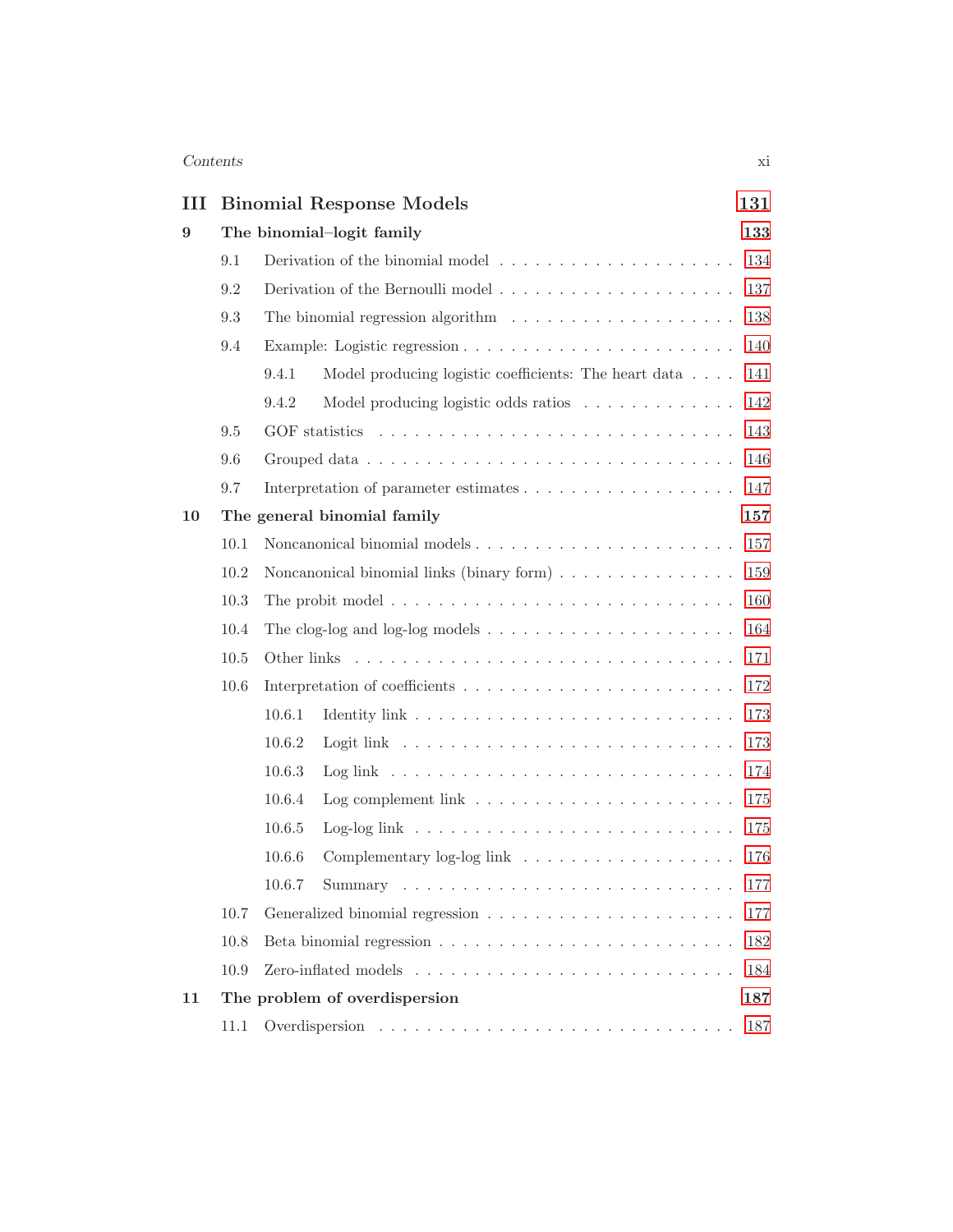### xii Contents

|           | 11.2 | Scaling of standard errors $\dots \dots \dots \dots \dots \dots \dots \dots$       | 193        |
|-----------|------|------------------------------------------------------------------------------------|------------|
|           | 11.3 |                                                                                    | <b>200</b> |
|           | 11.4 |                                                                                    | 202        |
| $\bf{IV}$ |      | 205<br><b>Count Response Models</b>                                                |            |
| 12        |      | The Poisson family<br>207                                                          |            |
|           | 12.1 |                                                                                    | 207        |
|           | 12.2 |                                                                                    | 208        |
|           | 12.3 |                                                                                    | 212        |
|           | 12.4 | Example: Testing overdispersion in the Poisson model                               | 216        |
|           | 12.5 | Using the Poisson model for survival analysis $\ldots \ldots \ldots \ldots$        | 218        |
|           | 12.6 |                                                                                    | 219        |
|           | 12.7 |                                                                                    | 222        |
| 13        |      | The negative binomial family<br>225                                                |            |
|           | 13.1 |                                                                                    | 227        |
|           | 13.2 |                                                                                    | 228        |
|           |      | 13.2.1<br>Derivation in terms of a Poisson-gamma mixture $\dots \dots$             | 228        |
|           |      | 13.2.2<br>Derivation in terms of the negative binomial probability                 |            |
|           |      |                                                                                    | 231        |
|           |      | 13.2.3<br>The canonical link negative binomial parameterization                    | 233        |
|           | 13.3 | The log-negative binomial parameterization $\ldots \ldots \ldots \ldots$           | 235        |
|           | 13.4 | Negative binomial examples $\dots \dots \dots \dots \dots \dots \dots \dots$       | 238        |
|           | 13.5 | The geometric family $\dots \dots \dots \dots \dots \dots \dots \dots \dots \dots$ | 244        |
|           | 13.6 |                                                                                    | 248        |
| 14        |      | Other count-data models<br>251                                                     |            |
|           | 14.1 |                                                                                    | 251        |
|           | 14.2 |                                                                                    | 255        |
|           | 14.3 |                                                                                    | 259        |
|           | 14.4 |                                                                                    | 267        |
|           | 14.5 |                                                                                    | 272        |
|           | 14.6 | Negative binomial(P) models $\dots \dots \dots \dots \dots \dots \dots \dots$      | 277        |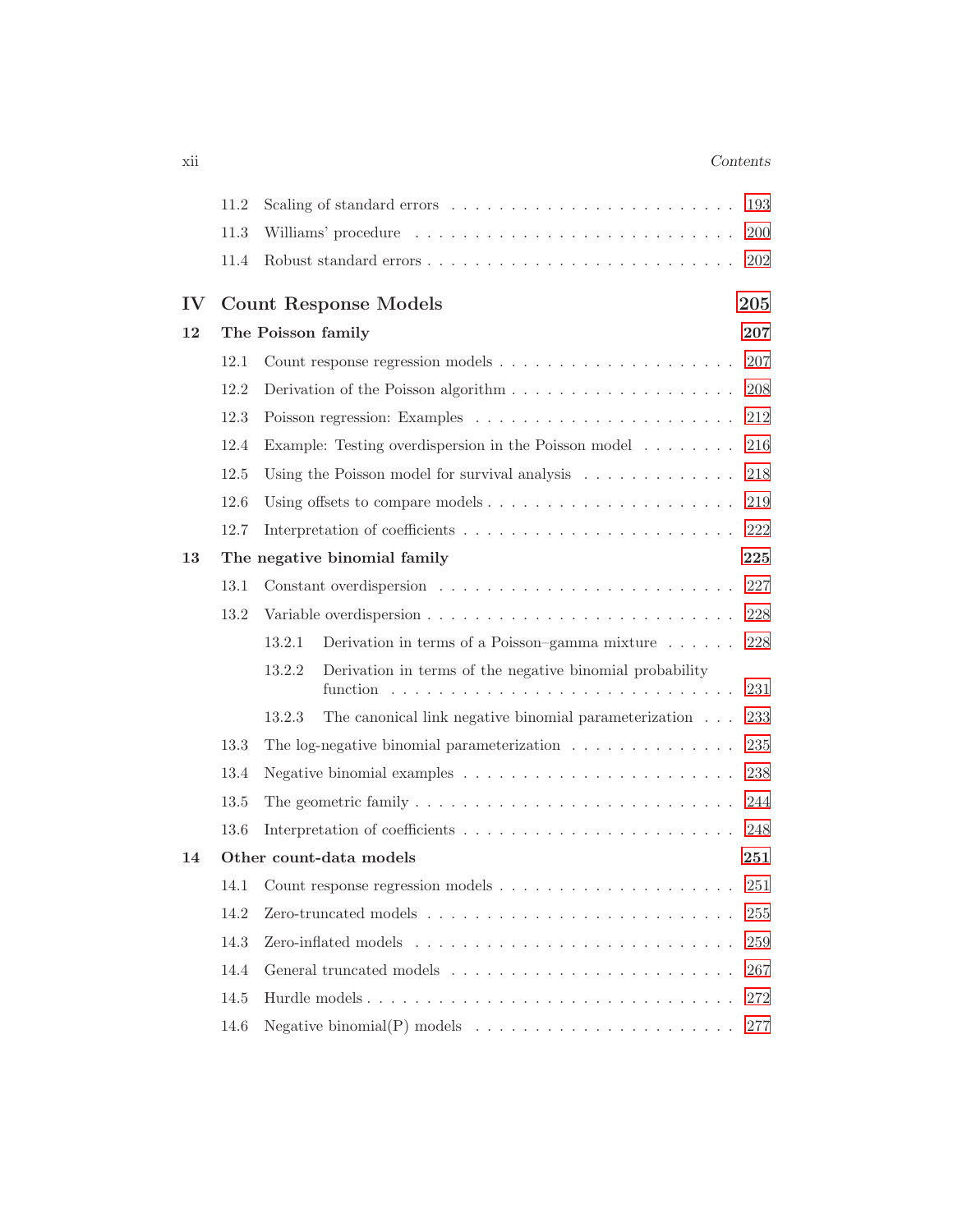### $\label{eq:3} \textit{Contents} \qquad \qquad \text{xiii}$

|             | 14.7 |        | Negative binomial(Famoye) $\ldots \ldots \ldots \ldots \ldots \ldots \ldots \ldots$       | 284     |
|-------------|------|--------|-------------------------------------------------------------------------------------------|---------|
|             | 14.8 |        | Negative binomial(Waring) $\ldots \ldots \ldots \ldots \ldots \ldots \ldots \ldots$       | 285     |
|             | 14.9 |        | Heterogeneous negative binomial models $\hfill\ldots\ldots\ldots\ldots\ldots\ldots\ldots$ | 286     |
|             |      |        | 14.10 Generalized Poisson regression models                                               | 290     |
|             |      |        |                                                                                           | $\,293$ |
|             |      |        |                                                                                           | 295     |
|             |      |        |                                                                                           | 304     |
|             |      |        | 14.14 Quantile regression for count outcomes                                              | 309     |
|             |      |        |                                                                                           | 311     |
| $\mathbf V$ |      |        | <b>Multinomial Response Models</b>                                                        | 319     |
| $15\,$      |      |        | Unordered-response family                                                                 | 321     |
|             | 15.1 |        | The multinomial logit model                                                               | 322     |
|             |      | 15.1.1 | Interpretation of coefficients: Single binary predictor                                   | 322     |
|             |      | 15.1.2 | Example: Relation to logistic regression                                                  | 324     |
|             |      | 15.1.3 | Example: Relation to conditional logistic regression                                      | 325     |
|             |      | 15.1.4 | Example: Extensions with conditional logistic regression                                  | 327     |
|             |      | 15.1.5 | The independence of irrelevant alternatives                                               | 328     |
|             |      | 15.1.6 | Example: Assessing the IIA $\ldots \ldots \ldots \ldots \ldots \ldots$                    | 329     |
|             |      | 15.1.7 |                                                                                           | 331     |
|             |      | 15.1.8 | Example: Medical admissions—introduction                                                  | 332     |
|             |      | 15.1.9 | Example: Medical admissions—summary                                                       | 334     |
|             | 15.2 |        | The multinomial probit model $\dots \dots \dots \dots \dots \dots \dots \dots$            | 338     |
|             |      | 15.2.1 | Example: A comparison of the models                                                       | 340     |
|             |      | 15.2.2 | Example: Comparing probit and multinomial probit                                          | 343     |
|             |      | 15.2.3 |                                                                                           | 347     |
| 16          |      |        | The ordered-response family                                                               | 349     |
|             | 16.1 |        | Interpretation of coefficients: Single binary predictor                                   | 350     |
|             | 16.2 |        | Ordered outcomes for general link                                                         | 352     |
|             | 16.3 |        |                                                                                           | 355     |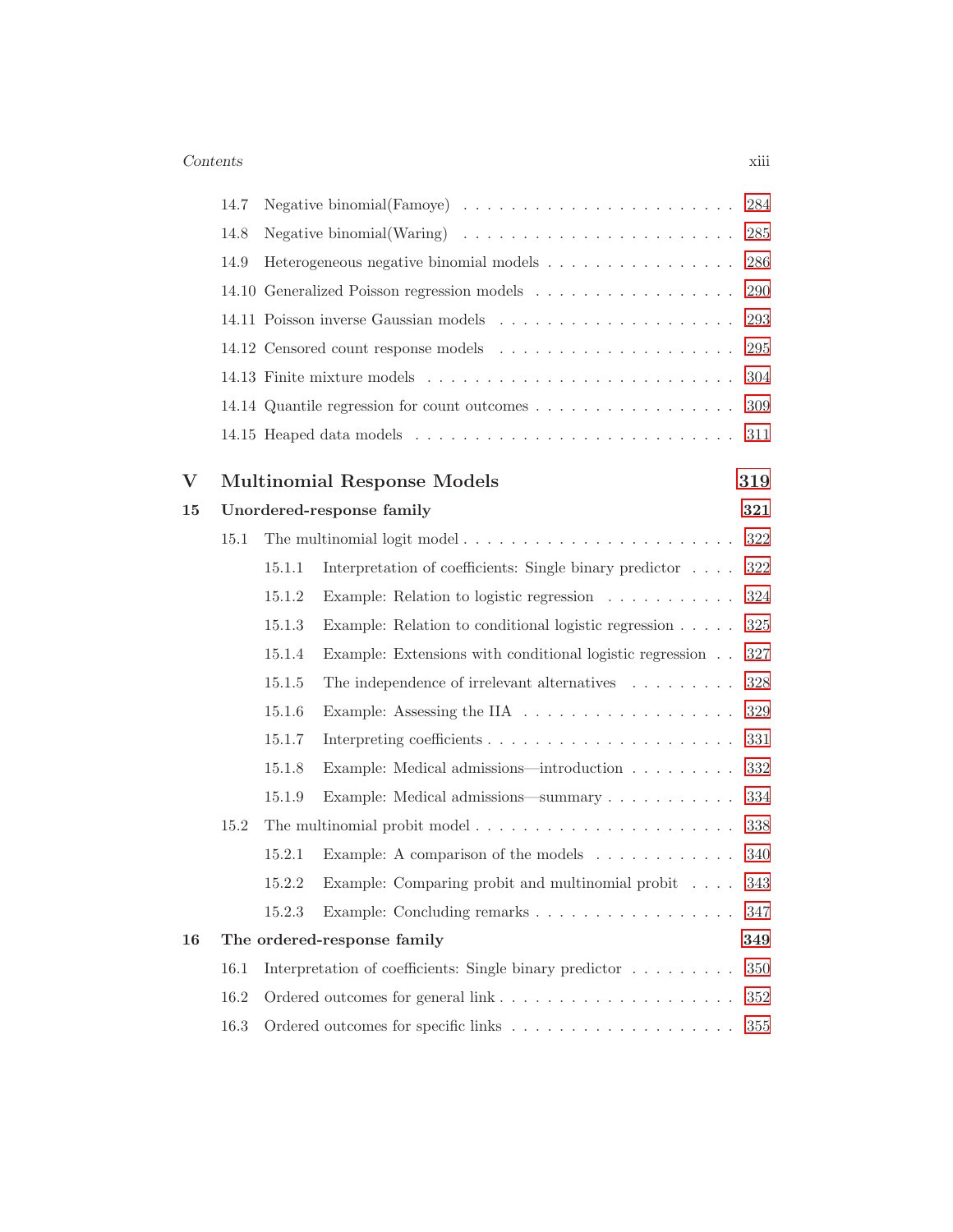### xiv Contents

|    |      | 16.3.1<br>355                                                                               |
|----|------|---------------------------------------------------------------------------------------------|
|    |      | 16.3.2<br>356                                                                               |
|    |      | 16.3.3<br>356                                                                               |
|    |      | 16.3.4<br>357                                                                               |
|    |      | 16.3.5<br>357                                                                               |
|    | 16.4 | Generalized ordered outcome models $\ldots \ldots \ldots \ldots \ldots \ldots$<br>358       |
|    | 16.5 | 359                                                                                         |
|    | 16.6 | 365                                                                                         |
|    | 16.7 | 372                                                                                         |
|    | 16.8 | 377                                                                                         |
|    | 16.9 | 382                                                                                         |
|    |      |                                                                                             |
| VI |      | Extensions to the GLM<br>385                                                                |
| 17 |      | Extending the likelihood<br>387                                                             |
|    | 17.1 | The quasilikelihood $\ldots \ldots \ldots \ldots \ldots \ldots \ldots \ldots \ldots$<br>387 |
|    | 17.2 | Example: Wedderburn's leaf blotch data<br>388                                               |
|    | 17.3 | 396                                                                                         |
|    | 17.4 | 399                                                                                         |
| 18 |      | Clustered data<br>401                                                                       |
|    | 18.1 | Generalization from individual to clustered data<br>401                                     |
|    | 18.2 | 402                                                                                         |
|    | 18.3 | 404                                                                                         |
|    |      | 18.3.1<br>Unconditional fixed-effects estimators $\ldots \ldots \ldots \ldots$<br>404       |
|    |      | Conditional fixed-effects estimators $\ldots \ldots \ldots \ldots \ldots$<br>18.3.2<br>405  |
|    | 18.4 | 407                                                                                         |
|    |      | 18.4.1<br>Maximum likelihood estimation<br>407                                              |
|    |      | 18.4.2<br>Gibbs sampling $\ldots \ldots \ldots \ldots \ldots \ldots \ldots \ldots$<br>412   |
|    | 18.5 | 413                                                                                         |
|    | 18.6 | GEEs<br>417                                                                                 |
|    | 18.7 | 420                                                                                         |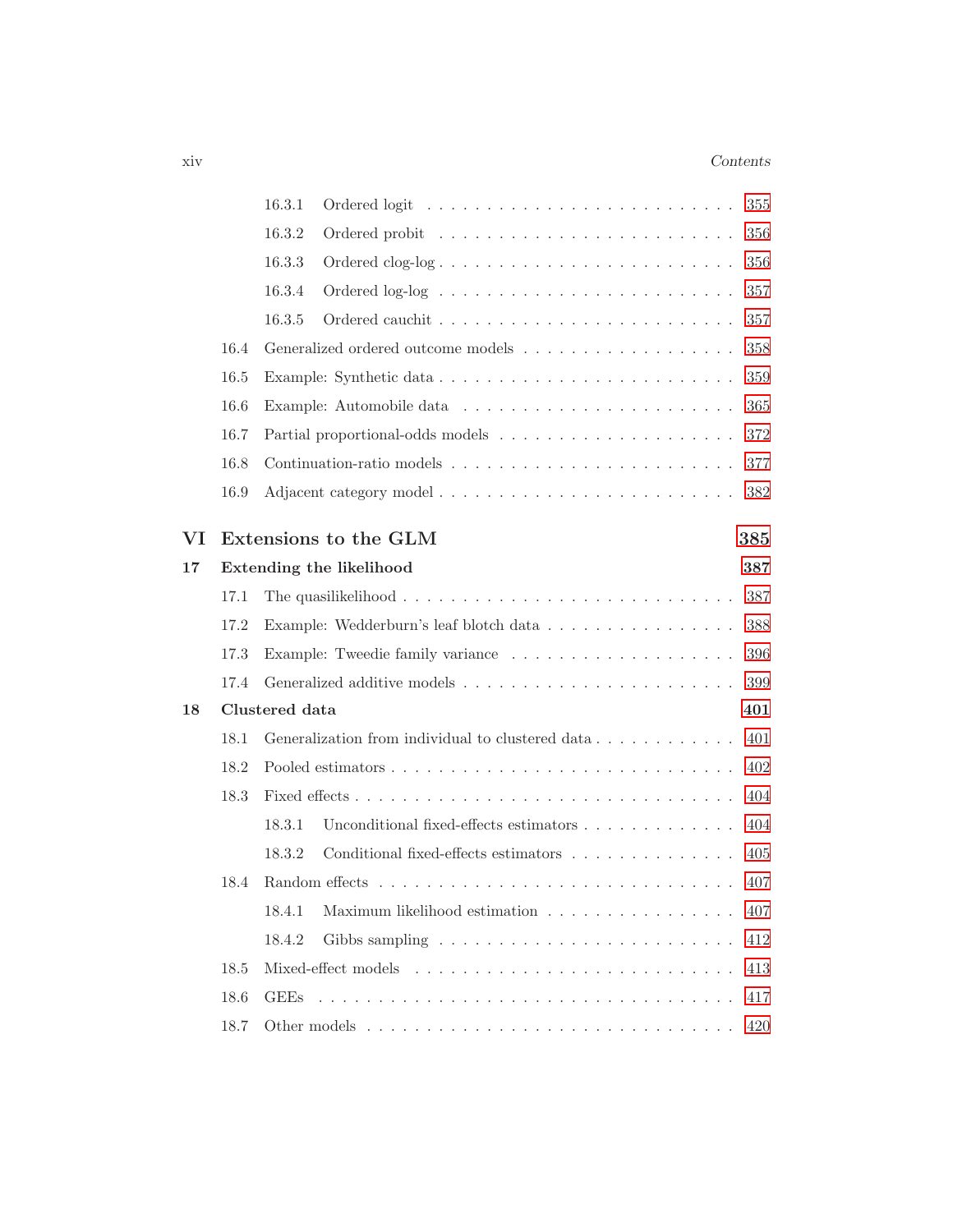### Contents xv

| 19 |          | Bivariate and multivariate models<br>425                                           |     |
|----|----------|------------------------------------------------------------------------------------|-----|
|    | 19.1     | Bivariate and multivariate models for binary outcomes $\ldots \ldots$              | 425 |
|    | 19.2     |                                                                                    | 425 |
|    | 19.3     | Using copula functions to calculate bivariate probabilities $\ldots \ldots$        | 426 |
|    | 19.4     |                                                                                    | 427 |
|    | 19.5     | Examples of bivariate count models using copula functions $\ldots \ldots$          | 430 |
|    | 19.6     | The Famoye bivariate Poisson regression model                                      | 436 |
|    | 19.7     | The Marshall–Olkin bivariate negative binomial regression model                    | 438 |
|    | 19.8     | The Famoye bivariate negative binomial regression model $\ldots \ldots$            | 441 |
| 20 |          | <b>Bayesian GLMs</b><br>447                                                        |     |
|    | 20.1     | Brief overview of Bayesian methodology                                             | 447 |
|    |          | Specification and estimation $\ldots \ldots \ldots \ldots \ldots \ldots$<br>20.1.1 | 450 |
|    |          | 20.1.2                                                                             | 452 |
|    | 20.2     |                                                                                    | 458 |
|    |          | 20.2.1<br>Bayesian logistic regression—noninformative priors                       | 459 |
|    |          | 20.2.2                                                                             | 463 |
|    |          | 20.2.3<br>Bayesian logistic regression—informative priors $\ldots \ldots$          | 466 |
|    | 20.3     |                                                                                    | 471 |
|    | 20.4     | Bayesian complementary log-log regression                                          | 473 |
|    | $20.5\,$ |                                                                                    | 474 |
|    | $20.6\,$ |                                                                                    | 477 |
|    |          | 20.6.1<br>Bayesian Poisson regression with noninformative priors                   | 478 |
|    |          | Bayesian Poisson with informative priors $\ldots \ldots \ldots$<br>20.6.2          | 479 |
|    | 20.7     |                                                                                    | 485 |
|    |          | Zero-inflated negative binomial logit $\ldots \ldots \ldots \ldots$<br>20.7.1      | 486 |
|    | 20.8     |                                                                                    | 488 |
|    | 20.9     |                                                                                    | 491 |
|    |          | 20.9.1                                                                             | 492 |
|    |          | 20.9.1.1 Bayesian logistic regression using $llf($ )                               | 492 |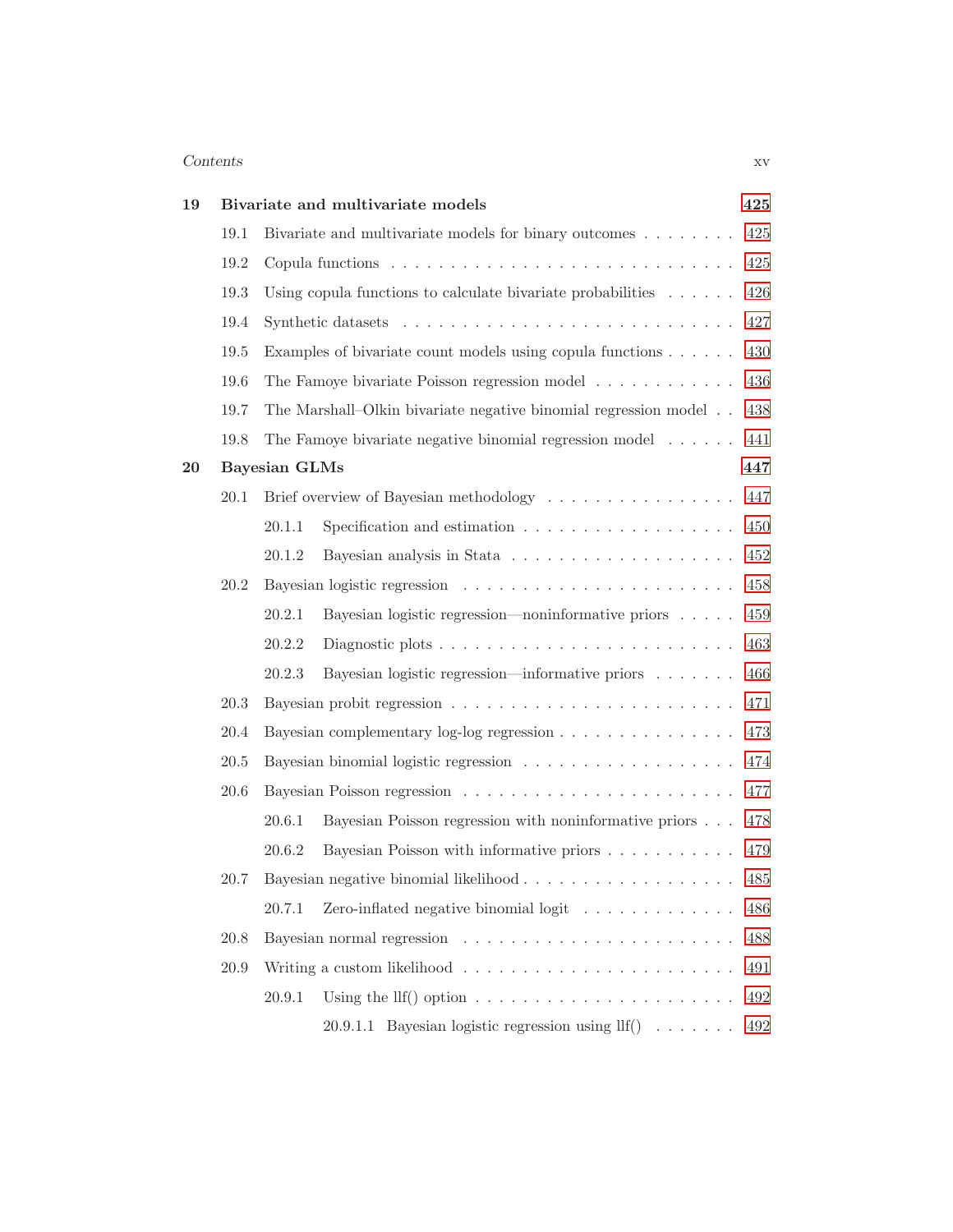|        |          | 20.9.1.2 Bayesian zero-inflated negative binomial logit                                                                            | 494 |
|--------|----------|------------------------------------------------------------------------------------------------------------------------------------|-----|
| 20.9.2 |          | Using the llevaluator() option $\dots \dots \dots \dots \dots \dots$                                                               | 496 |
|        |          | 20.9.2.1 Logistic regression model using llevaluator() $\ldots$ .                                                                  | 496 |
|        |          | $20.9.2.2$ Bayesian clog-log regression with llevaluator()                                                                         | 498 |
|        |          | 20.9.2.3 Bayesian Poisson regression with llevaluator()                                                                            | 499 |
|        | 20.9.2.4 | Bayesian negative binomial regression using lle-<br>valuator $() \ldots \ldots \ldots \ldots \ldots \ldots \ldots \ldots$          | 501 |
|        |          | 20.9.2.5 Zero-inflated negative binomial logit using lle-<br>valuator $() \ldots \ldots \ldots \ldots \ldots \ldots \ldots \ldots$ | 503 |
|        |          | 20.9.2.6 Bayesian gamma regression using llevaluator()                                                                             | 506 |
|        | 20.9.2.7 | Bayesian inverse Gaussian regression using lle-<br>valuator $() \ldots \ldots \ldots \ldots \ldots \ldots \ldots \ldots$           | 508 |
|        |          | 20.9.2.8 Bayesian zero-truncated Poisson using llevaluator()                                                                       | 511 |
|        | 20.9.2.9 | Bayesian bivariate Poisson using $llevaluator() \dots$                                                                             | 513 |
|        |          |                                                                                                                                    |     |

# $VII$  Stata Software  $519\,$

| 21 |      | Programs for Stata<br>521 |                                                                                                  |  |  |  |
|----|------|---------------------------|--------------------------------------------------------------------------------------------------|--|--|--|
|    |      |                           | 21.1 The glm command $\ldots \ldots \ldots \ldots \ldots \ldots \ldots \ldots \ldots \ldots 522$ |  |  |  |
|    |      | 21.1.1                    |                                                                                                  |  |  |  |
|    |      | 21.1.2                    |                                                                                                  |  |  |  |
|    |      | 21.1.3                    |                                                                                                  |  |  |  |
|    | 21.2 |                           | The predict command after glm $\ldots \ldots \ldots \ldots \ldots \ldots \ldots 528$             |  |  |  |
|    |      | 21.2.1                    |                                                                                                  |  |  |  |
|    |      | 21.2.2                    |                                                                                                  |  |  |  |
|    | 21.3 |                           | User-written programs $\ldots \ldots \ldots \ldots \ldots \ldots \ldots \ldots \ldots 530$       |  |  |  |
|    |      | 21.3.1                    | Global macros available for user-written programs $\ldots \ldots$ 530                            |  |  |  |
|    |      | 21.3.2                    | User-written variance functions $\ldots \ldots \ldots \ldots \ldots 531$                         |  |  |  |
|    |      | 21.3.3                    | User-written programs for link functions $\ldots \ldots \ldots \ldots 533$                       |  |  |  |
|    |      | 21.3.4                    | User-written programs for Newey-West weights $\ldots \ldots \ldots 535$                          |  |  |  |
|    | 21.4 |                           |                                                                                                  |  |  |  |
|    |      | 21.4.1                    | Equivalent commands $\ldots \ldots \ldots \ldots \ldots \ldots \ldots \ldots 536$                |  |  |  |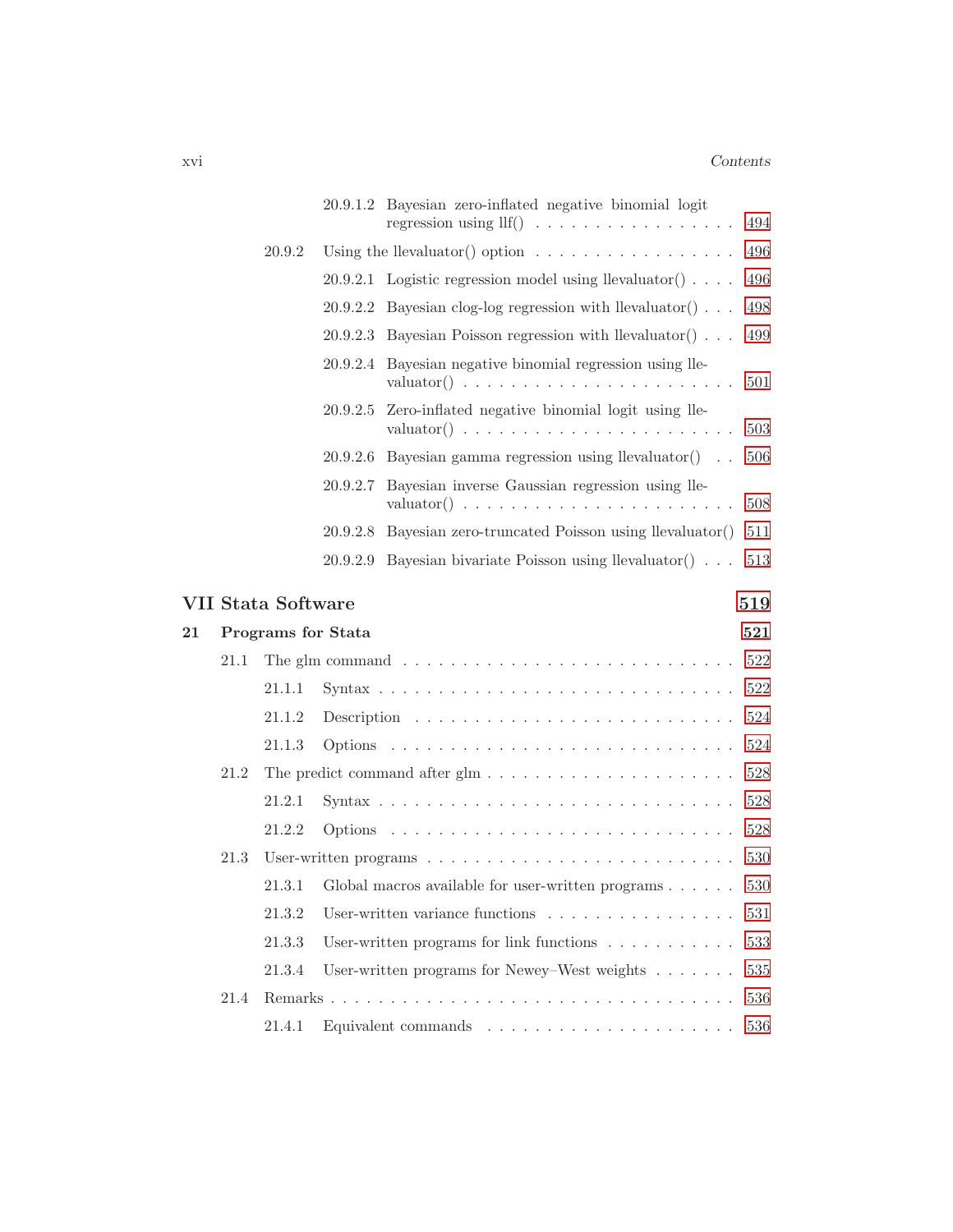|              |               | 21.4.2         | Special comments on family (Gaussian) models $\ldots \ldots$               | 536 |
|--------------|---------------|----------------|----------------------------------------------------------------------------|-----|
|              |               | 21.4.3         | Special comments on family (binomial) models $\ldots \ldots$               | 537 |
|              |               | 21.4.4         | Special comments on family (notinomial) models $\ldots \ldots$             | 537 |
|              |               | 21.4.5         | Special comment on family (gamma) $link(log)$ models $\ldots$ .            | 537 |
| 22           |               | Data synthesis |                                                                            | 539 |
|              | 22.1          |                | Generating correlated data                                                 | 539 |
|              | 22.2          |                | Generating data from a specified population $\ldots \ldots \ldots \ldots$  | 544 |
|              |               | 22.2.1         | Generating data for linear regression                                      | 544 |
|              |               | 22.2.2         | Generating data for logistic regression                                    | 546 |
|              |               | 22.2.3         | Generating data for probit regression                                      | 549 |
|              |               | 22.2.4         | Generating data for complimentary log-log regression                       | 550 |
|              |               | 22.2.5         | Generating data for Gaussian variance and log link                         | 551 |
|              |               | 22.2.6         | Generating underdispersed count data                                       | 551 |
|              | 22.3          |                |                                                                            | 553 |
|              |               | 22.3.1         | Heteroskedasticity in linear regression                                    | 554 |
|              |               | 22.3.2         |                                                                            | 556 |
|              |               | 22.3.3         | Comparing fit of Poisson and negative binomial $\ldots \ldots$             | 558 |
|              |               | 22.3.4         | Effect of missing covariate on $R_{\text{Efron}}^2$ in Poisson regression. | 561 |
| $\mathbf{A}$ | <b>Tables</b> |                |                                                                            | 563 |
|              |               | References     |                                                                            | 577 |
|              |               | Author index   |                                                                            | 589 |
|              |               | Subject index  |                                                                            | 593 |
|              |               |                |                                                                            |     |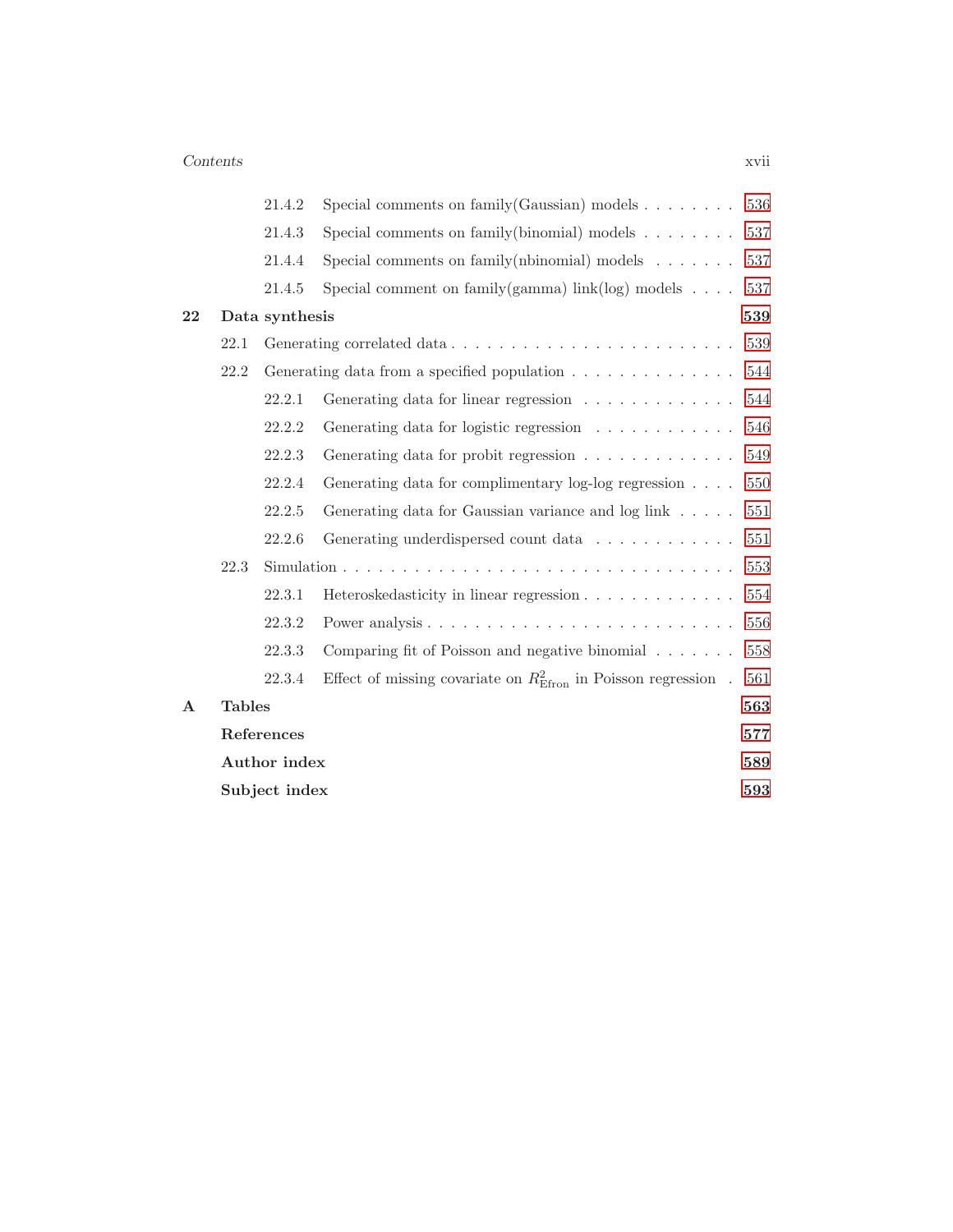(Pages omitted)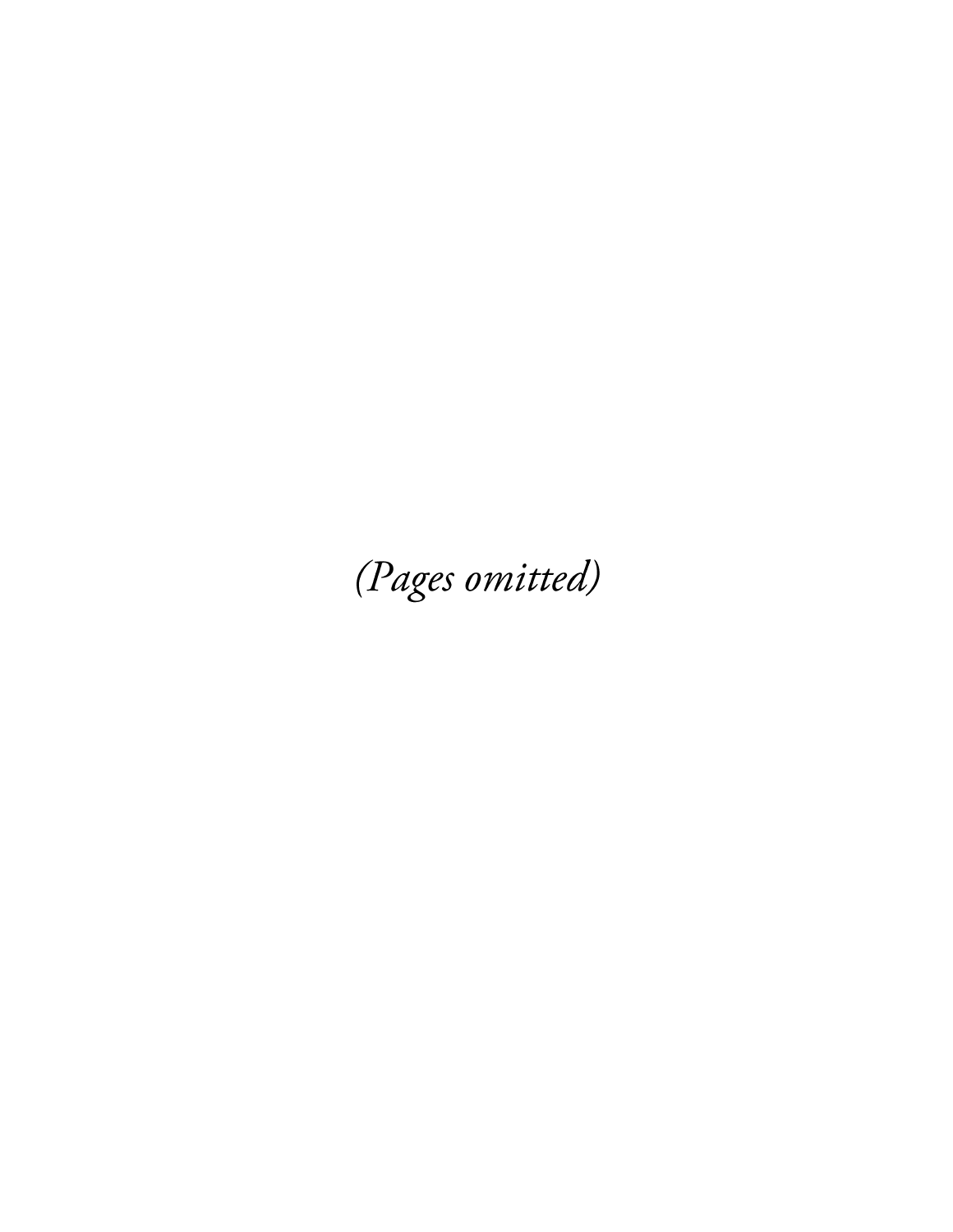# Preface

We have added several new models to the discussion of extended generalized linear models (GLMs). We have included new software and discussion of extensions to negative binomial regression because of Waring and Famoye. We have also added discussion of heaped data and bias-corrected GLMs because of Firth. There are two new chapters on multivariate outcomes and Bayes GLMs. In addition, we have expanded the clustered data discussion to cover more of the commands available in Stata.

We now include even more examples using synthetically created models to illustrate estimation results, and we illustrate to readers how to construct synthetic Monte Carlo models for binomial and major count models. Code for creating synthetic Poisson, negative binomial, zero-inflated, hurdle, and finite mixture models is provided and further explained. We have enhanced discussion of marginal effects and discrete change for GLMs.

This fourth edition of Generalized Linear Models and Extensions is written for the active researcher as well as for the theoretical statistician. Our goal has been to clarify the nature and scope of GLMs and to demonstrate how all the families, links, and variations of GLMs fit together in an understandable whole.

In a step-by-step manner, we detail the foundations and provide working algorithms that readers can use to construct and better understand models that they wish to develop. In a sense, we offer readers a workbook or handbook of how to deal with data using GLM and GLM extensions.

This text is intended as a textbook on GLMs and as a handbook of advice for researchers. We continue to use this book as the required text for a web-based short course through Statistics.com (also known as the Institute for Statistical Education); see http://www.statistics.com. The students of this six-week course include university professors and active researchers from hospitals, government agencies, research institutes, educational concerns, and other institutions across the world. This latest edition reflects the experiences we have had in communicating to our readers and students the relevant materials over the past decade.

Many people have contributed to the ideas presented in the new edition of this book. John Nelder has been the foremost influence. Other important and influential people include Peter Bruce, David Collett, David Hosmer, Stanley Lemeshow, James Lindsey, J. Scott Long, Roger Newson, Scott Zeger, Kung-Yee Liang, Raymond J. Carroll, H. Joseph Newton, Henrik Schmiediche, Norman Breslow, Berwin Turlach, Gordon Johnston, Thomas Lumley, Bill Sribney, Vince Wiggins, Mario Cleves, William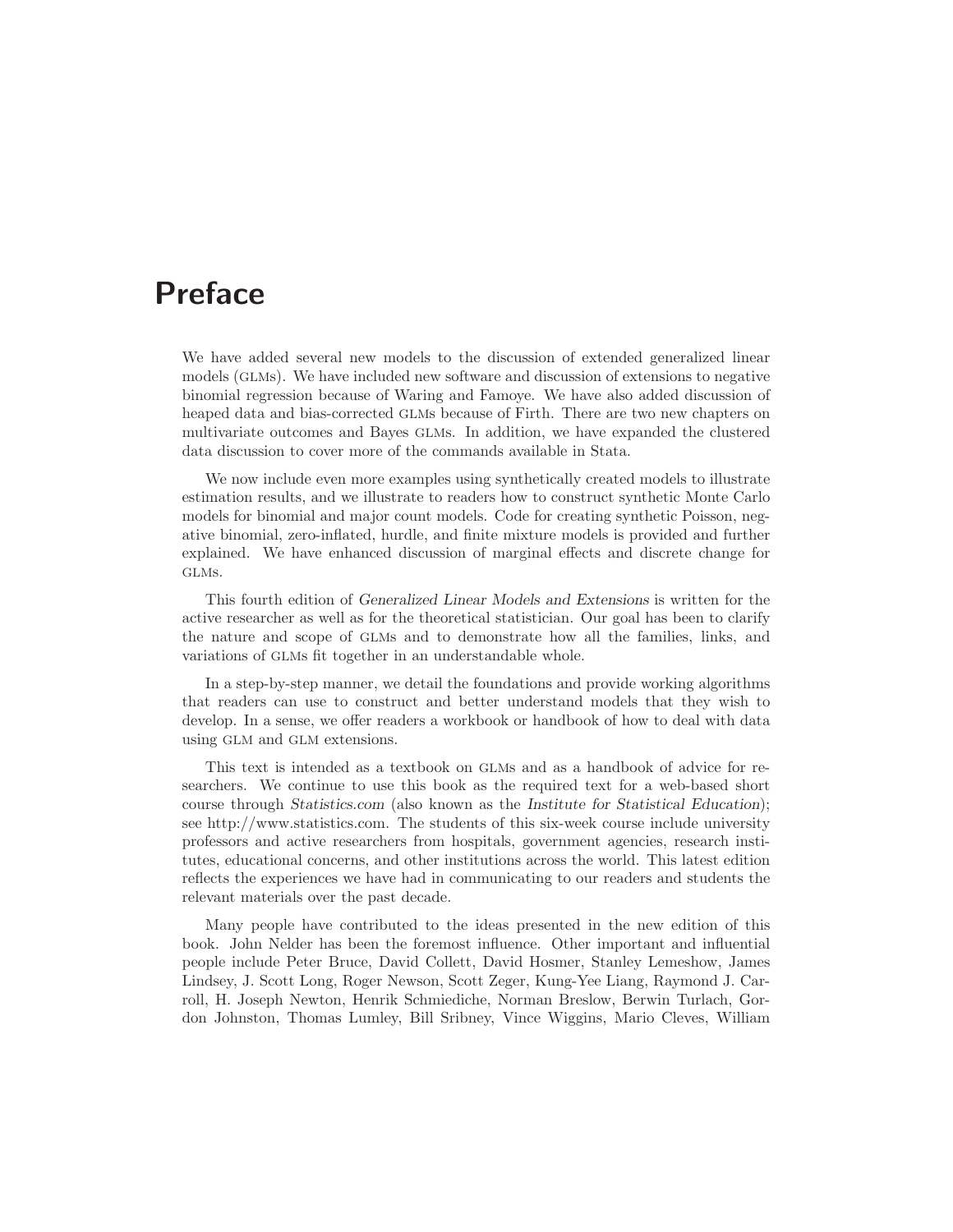Greene, Andrew Robinson, Heather Presnal, and others. Specifically, for this edition, we thank Tammy Cummings, Chelsea Deroche, Xinling Xu, Roy Bower, Julie Royer, James Hussey, Alex McLain, Rebecca Wardrop, Gelareh Rahimi, Michael G. Smith, Marco Geraci, Bo Cai, and Feifei Xiao.

As always, we thank William Gould, president of StataCorp, for his encouragement in this project. His statistical computing expertise and his contributions to statistical modeling have had a deep impact on this book.

We are grateful to StataCorp's editorial staff for their equanimity in reading and editing our manuscript, especially to Patricia Branton and Lisa Gilmore for their insightful and patient contributions in this area. Finally, we thank Kristin MacDonald and Isabel Canette-Fernandez, Stata statisticians at StataCorp, for their expert assistance on various programming issues, and Nikolay Balov, Senior Statistician and Software Developer at StataCorp, for his helpful assistance with chapter 20 on Bayesian GLMs. We would also like to thank Rose Medeiros, Senior Statistician at StataCorp, for her assistance in the final passes of this edition.

Stata Press allowed us to dictate some of the style of this text. In writing this material in other forms for short courses, we have always included equation numbers for all equations rather than only for those equations mentioned in text. Although this is not the standard editorial style for textbooks, we enjoy the benefits of students being able to communicate questions and comments more easily (and efficiently). We hope that readers find this practice as beneficial as our short-course participants have found it.

Errata, datasets, and supporting Stata programs (do-files and ado-files) may be found at the publisher's site http://www.stata-press.com/books/generalized-linearmodels-and-extensions/. We also maintain these materials on the author sites at http://www.thirdwaystat.com/jameshardin/ and at

https://works.bepress.com/joseph hilbe/. We are very pleased to be able to produce this newest edition. Working on this text from the first edition in 2001 over the past 17 years has been a tremendously satisfying experience.

> James W. Hardin Joseph M. Hilbe

March 2018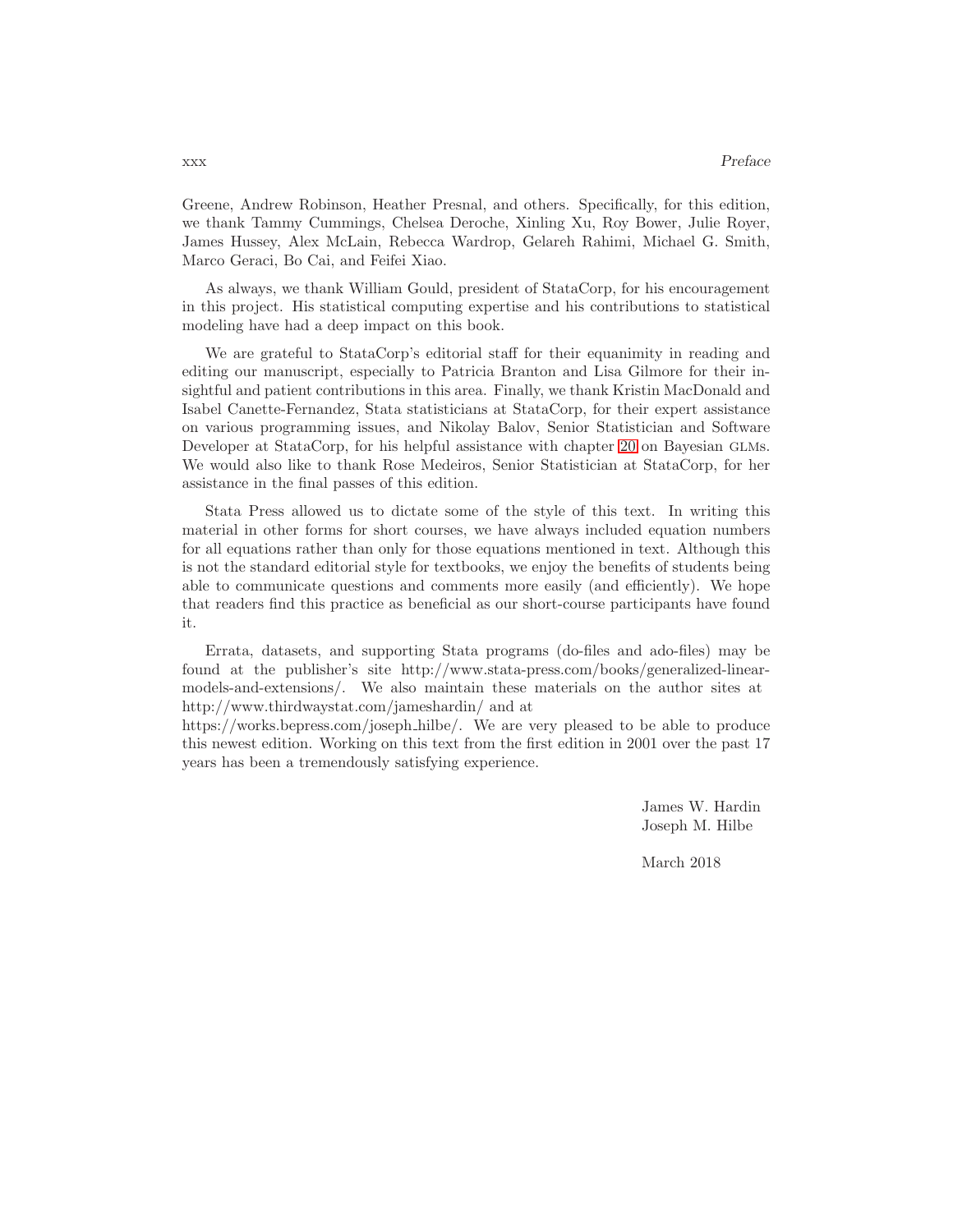(Pages omitted)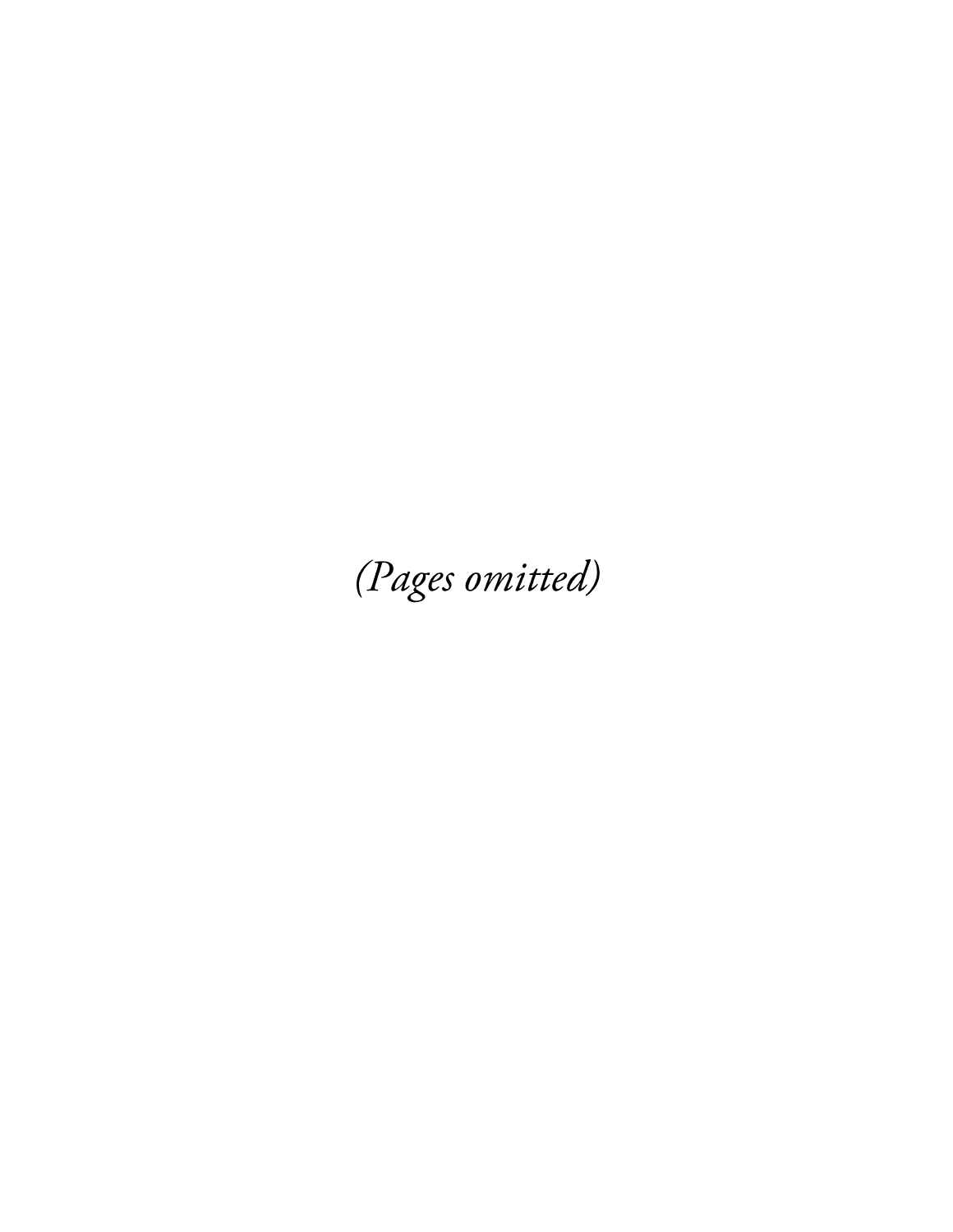# 2 GLMs

### Contents

| 2.4 Example: Using an offset in a GLM $\ldots \ldots \ldots \ldots \ldots \ldots$ 15 |  |
|--------------------------------------------------------------------------------------|--|
|                                                                                      |  |
|                                                                                      |  |

Nelder and Wedderburn (1972) introduced the theory of GLMs. The authors derived an underlying unity for an entire class of regression models. This class consisted of models whose single response variable, the variable that the model is to explain, is hypothesized to have the variance that is reflected by a member of the single-parameter exponential family of probability distributions. This family of distributions includes the Gaussian or normal, binomial, Poisson, gamma, inverse Gaussian, geometric, and negative binomial.

To establish a basis, we begin discussion of GLMs by initially recalling important results on linear models, specifically those results for linear regression. The standard linear regression model relies on several assumptions, among which are the following:

- 1. Each observation of the response variable is characterized by the normal or Gaussian distribution;  $y_i \sim N(\mu_i, \sigma_i^2)$ .
- 2. The distributions for all observations have a common variance;  $\sigma_i^2 = \sigma^2$  for all *i*.
- 3. There is a direct or "identical" relationship between the linear predictor (linear combination of covariate values and associated parameters) and the expected values of the model;  $E(\mathbf{x}_i \boldsymbol{\beta}) = \mu_i$ .

The purpose of GLMs, and the linear models that they generalize, is to specify the relationship between the observed response variable and some number of covariates. The outcome variable is viewed as a realization from a random variable.

Nelder and Wedderburn showed that general models could be developed by relaxing the assumptions of the linear model. By restructuring the relationship between the linear predictor and the fit, we can "linearize" relationships that initially seem to be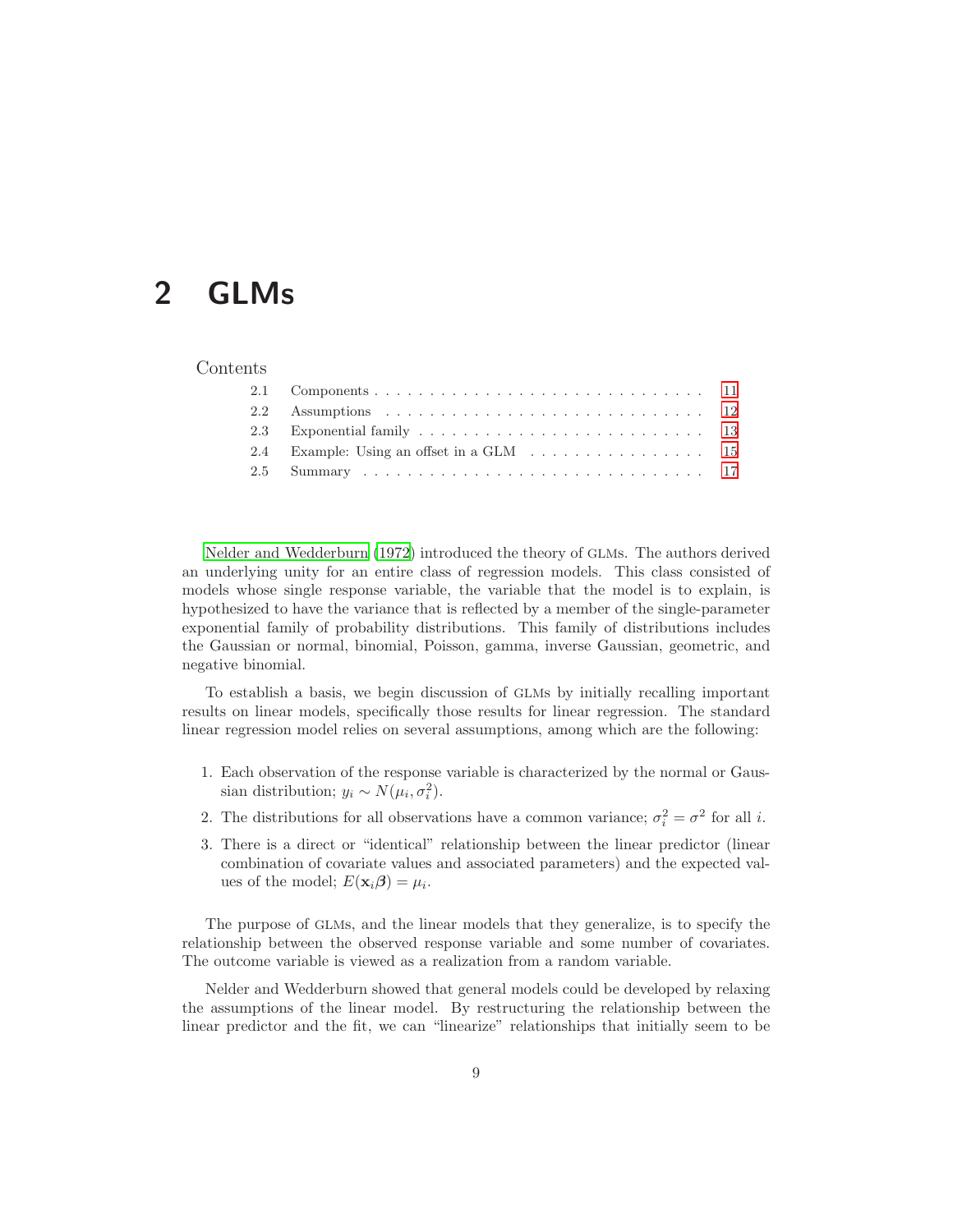nonlinear. Nelder and Wedderburn accordingly dubbed these models "generalized linear models".

Most models that were placed under the original GLM framework were well established and popular—some more than others. However, these models had historically been fit using maximum likelihood (ML) algorithms specific to each model. ML algorithms, as we will call them, can be hard to implement. Starting or initial estimates for parameters must be provided, and considerable work is required to derive model-specific quantities to ultimately obtain parameter estimates and their standard errors. In the next chapter, we show much effort is involved.

Ordinary least squares (OLS) extends ML linear regression such that the properties of OLS estimates depend only on the assumptions of constant variance and independence. ML linear regression carries the more restrictive distributional assumption of normality. Similarly, although we may derive likelihoods from specific distributions in the exponential family, the second-order properties of our estimates are shown to depend only on the assumed mean–variance relationship and on the independence of the observations rather than on a more restrictive assumption that observations follow a particular distribution.

The classical linear model assumes that the observations that our dependent variable y represents are independent normal variates with constant variance  $\sigma^2$ . Also covariates are related to the expected value of the independent variable such that

$$
E(y) = \mu \tag{2.1}
$$

$$
\mu = \mathbf{X}\boldsymbol{\beta} \tag{2.2}
$$

This last equation shows the "identical" or identity relationship between the linear predictor  $\mathbf{X}\boldsymbol{\beta}$  and the mean  $\mu$ .

Whereas the linear model conceptualizes the outcome  $y$  as the sum of its mean  $\mu$  and a random variable  $\epsilon$ , Nelder and Wedderburn linearized each GLM family member by means of a link function. They then altered a previously used algorithm called iterative weighted least squares, which was used in fitting weighted least-squares regression models. Aside from introducing the link function relating the linear predictor to the fitted values, they also introduced the variance function as an element in the weighting of the regression. The iterations of the algorithm updates parameter estimates to produce appropriate linear predictors, fitted values, and standard errors. We will clarify exactly how all this falls together in the section on the iteratively reweighted least-squares (IRLS) algorithm.

The estimation algorithm allowed researchers to easily fit many models previously considered to be nonlinear by restructuring them into GLMs. Later, it was discovered that an even more general class of linear models results from more relaxations of assumptions for GLMs.

However, even though the historical roots of GLMs are based on IRLS methodology, many generalizations to the linear model still require Newton–Raphson techniques common to ML methods. We take the position here that GLMs should not be constrained to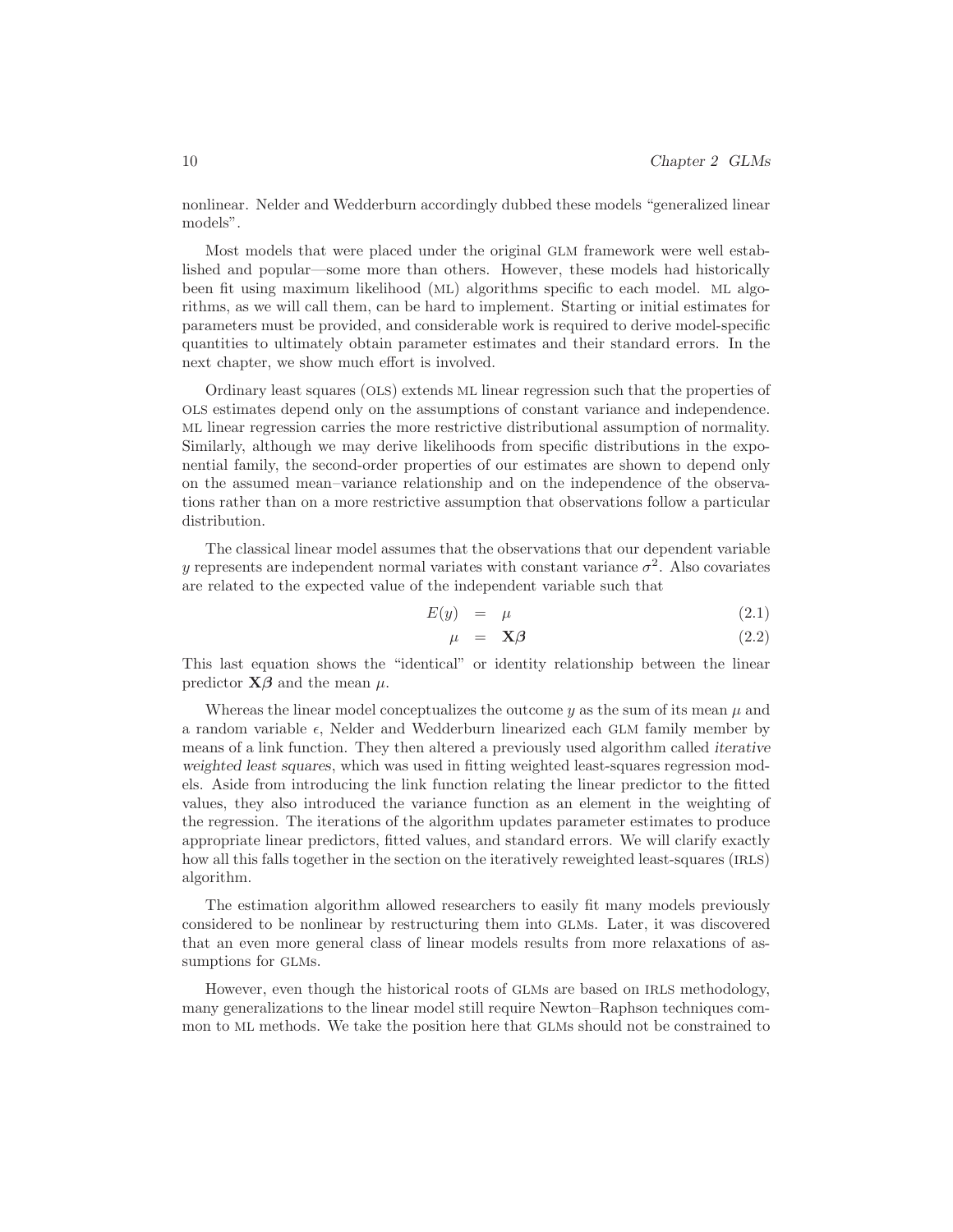#### 2.1 Components 11

those models first discussed by Nelder and Wedderburn but rather that they encompass all such linear generalizations to the standard model.

Many other books and journal articles followed the cornerstone article by Nelder and Wedderburn (1972) as well as the text by McCullagh and Nelder (1989) (the original text was published in 1983). Lindsey (1997) illustrates the application of GLMs to biostatistics, most notably focusing on survival models. Hilbe (1994) gives an overview of the GLM and its support from various software packages. Software was developed early on. In fact, Nelder was instrumental in developing the first statistical program based entirely on GLM principles—generalized linear interactive modeling (GLIM). Published by the Numerical Algorithms Group (NAG), the software package has been widely used since the mid-1970s. Other vendors began offering GLM capabilities in the 1980s, including GENSTAT and S-Plus. Stata and SAS included it in their software offerings in 1993 and 1994, respectively.

This text covers much of the same foundation material as other books. What distinguishes our presentation of the material is twofold. First, we focus on the estimation of various models via the estimation technique. Second, we present our derivation of the methods of estimation in a more accessible manner than which is presented in other sources. In fact, where possible, we present complete algebraic derivations that include nearly every step in the illustrations. Pedagogically, we have found that this manner of exposition imparts a more solid understanding and "feel" of the area than do other approaches. The idea is this: if you can write your own GLM, then you are probably more able to know how it works, when and why it does not work, and how it is to be evaluated. Of course, we also discuss methods of fit assessment and testing. To model data without subjecting them to evaluation is like taking a test without checking the answers. Hence, we will spend considerable time dealing with model evaluation as well as algorithm construction.

### 2.1 Components

Cited in various places such as Hilbe (1993b) and Francis, Green, and Payne (1993), GLMs are characterized by an expanded itemized list given by the following:

- 1. A random component for the response, y, which has the characteristic variance of a distribution that belongs to the exponential family.
- 2. A linear systematic component relating the linear predictor,  $\eta = \mathbf{X}\boldsymbol{\beta}$ , to the product of the design matrix **X** and the parameters  $\beta$ .
- 3. A known monotonic, one-to-one, differentiable link function  $g(\cdot)$  relating the linear predictor to the fitted values. Because the function is one-to-one, there is an inverse function relating the mean expected response,  $E(y) = \mu$ , to the linear predictor such that  $\mu = g^{-1}(\eta) = E(y)$ .
- 4. The variance may change with the covariates only as a function of the mean.
- 5. There is one IRLS algorithm that suffices to fit all members of the class.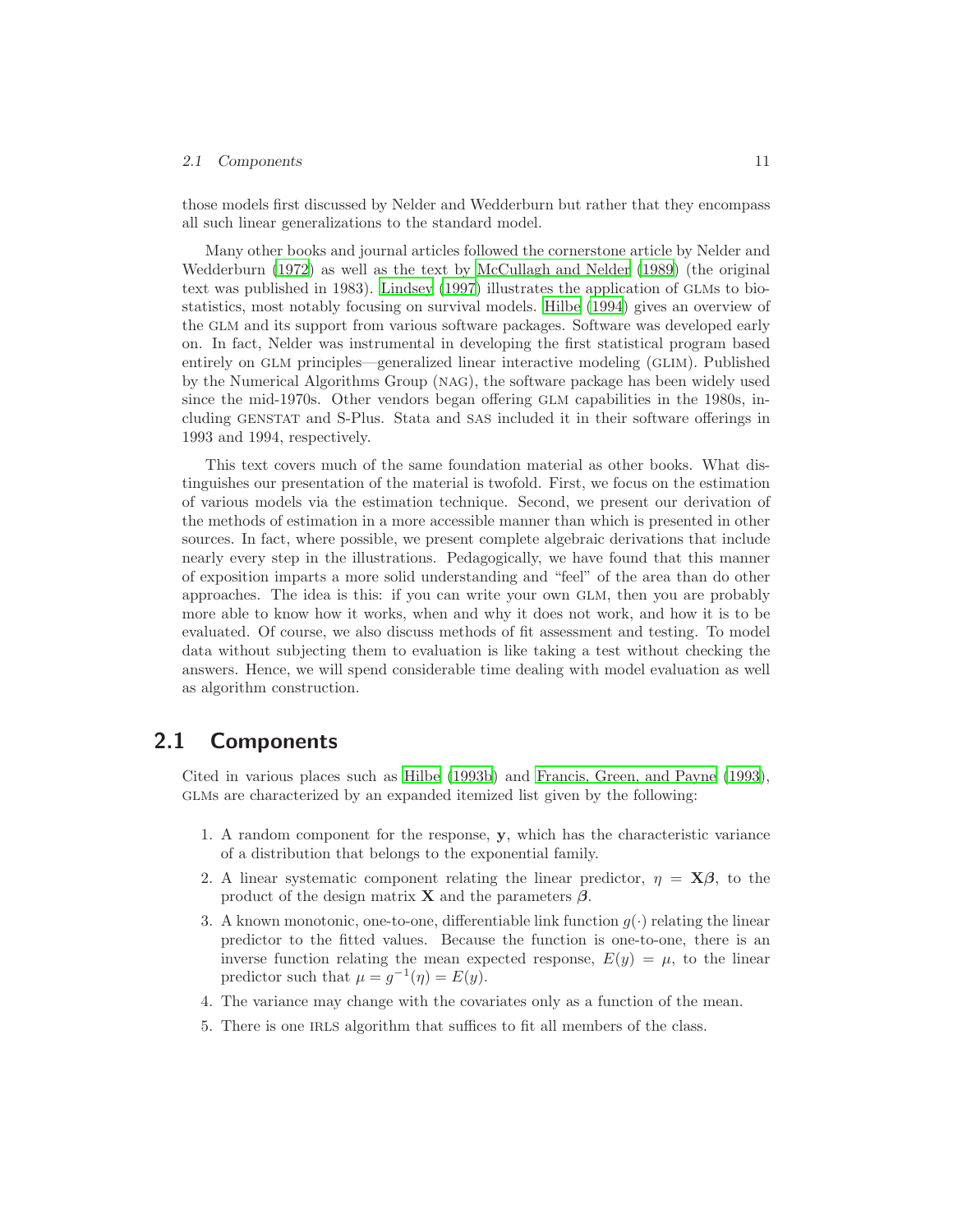Item 5 is of special interest. The traditional formulation of the theory certainly supposed that there was one algorithm that could fit all GLMs. We will see later how this was implemented. However, there have been extensions to this traditional viewpoint. Adjustments to the weight function have been added to match the usual Newton–Raphson algorithms more closely and so that more appropriate standard errors may be calculated for noncanonical link models. Such features as scaling and robust variance estimators have also been added to the basic algorithm. More importantly, sometimes a traditional GLM must be restructured and fit using a model-specific Newton–Raphson algorithm. Of course, one may simply define a GLM as a model requiring only the standard approach but doing so would severely limit the range of possible models. We prefer to think of a GLM as a model that is ultimately based on the probability function belonging to the exponential family of distributions, but with the proviso that this criterion may be relaxed to include quasilikelihood models as well as certain types of multinomial, truncated, censored, and inflated models. Most of the latter type require a Newton–Raphson approach rather than the traditional IRLS algorithm.

Early GLM software development constrained GLMs to those models that could be fit using the originally described estimation algorithm. As we will illustrate, the traditional algorithm is relatively simple to implement and requires little computing power. In the days when RAM was scarce and expensive, this was an optimal production strategy for software development. Because this is no longer the case, a wider range of GLMs can more easily be fit using a variety of algorithms. We will discuss these implementation details at length.

In the classical linear model, the observations of the dependent variable  $\bf{v}$  are independent normal variates with constant variance  $\sigma^2$ . We assume that the mean value of y may depend on other quantities (predictors) denoted by the column vectors  $\mathbf{X}_1, \mathbf{X}_2, \ldots, \mathbf{X}_{p-1}$ . In the simplest situation, we assume that this dependency is linear and write

$$
E(\mathbf{y}) = \beta_0 + \beta_1 \mathbf{X}_1 + \dots + \beta_{p-1} \mathbf{X}_{p-1}
$$
\n(2.3)

and attempt to estimate the vector  $\beta$ .

GLMs specify a relationship between the mean of the random variable y and a function of the linear combination of the predictors. This generalization admits a model specification allowing for continuous or discrete outcomes and allows a description of the variance as a function of the mean.

## 2.2 Assumptions

The link function relates the mean  $\mu = E(y)$  to the linear predictor  $\mathbf{X}\boldsymbol{\beta}$ , and the variance function relates the variance as a function of the mean  $V(y) = a(\phi)v(\mu)$ , where  $a(\phi)$ is the scale factor. For the Poisson, binomial, and negative binomial variance models,  $a(\phi) = 1.$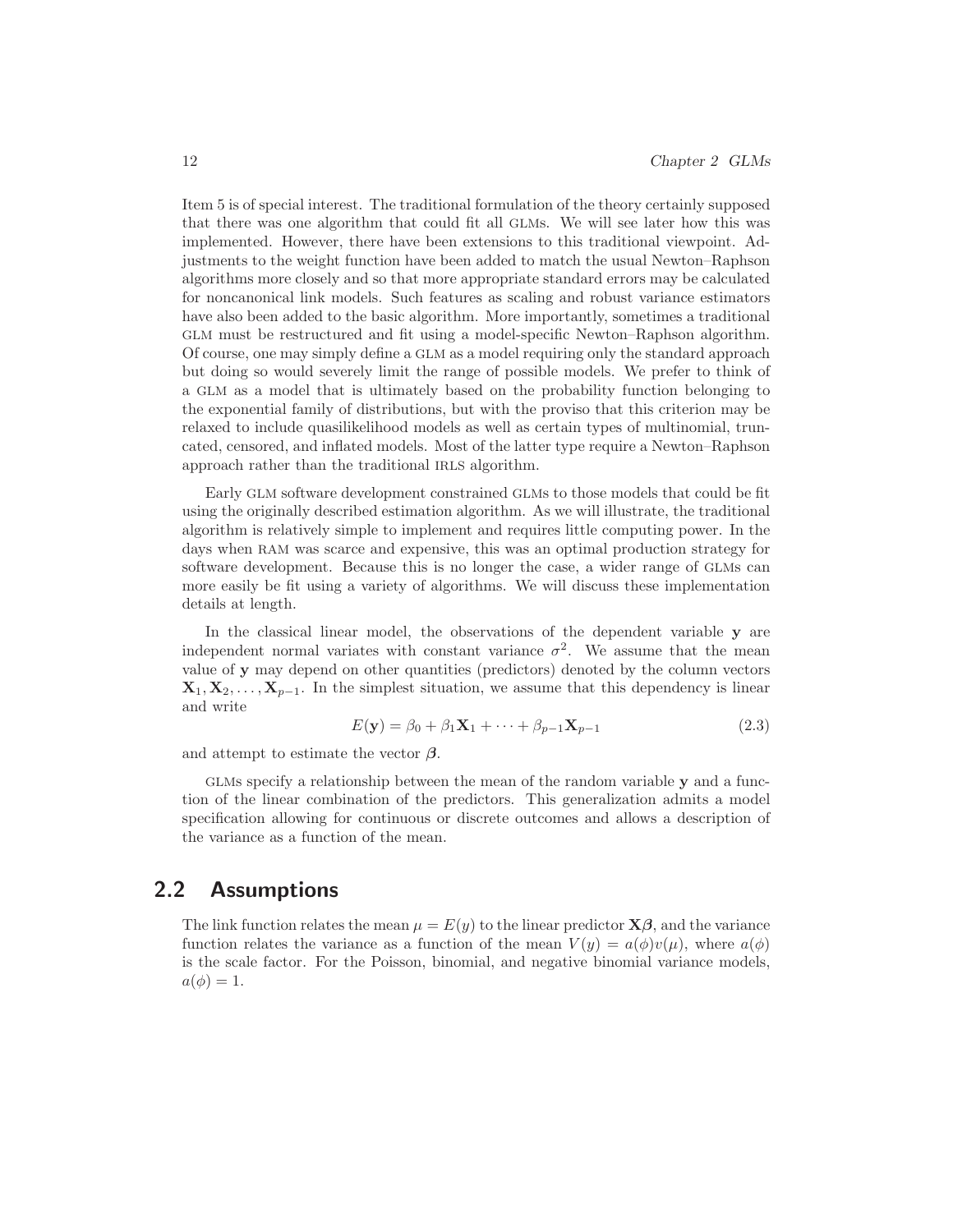Breslow (1996) points out that the critical assumptions in the GLM framework may be stated as follows:

- 1. Statistical independence of the n observations.
- 2. The variance function  $v(\mu)$  is correctly specified.
- 3.  $a(\phi)$  is correctly specified (1 for Poisson, binomial, and negative binomial).
- 4. The link function is correctly specified.
- 5. Explanatory variables are of the correct form.
- 6. There is no undue influence of the individual observations on the fit.

As a simple illustration, in table 2.1 we demonstrate the effect of the assumed variance function on the model and fitted values of a simple GLM.

Table 2.1. Predicted values for various choices of variance function

| Observed $(y)$                                                                                  | $1.00 \quad 2.00 \quad 9.00$ |                                          |
|-------------------------------------------------------------------------------------------------|------------------------------|------------------------------------------|
| Predicted [Normal: $v(\mu) = \phi$ ]                                                            |                              | 0.00 4.00 8.00 $\hat{y} = -4.00 + 4.00x$ |
| Predicted [Poisson: $v(\mu) = \mu$ ]                                                            |                              | 0.80 4.00 7.20 $\hat{y} = -2.40 + 3.20x$ |
| Predicted [Gamma: $v(\mu) = \phi \mu^2$ ]                                                       |                              | 0.94 3.69 6.43 $\hat{y} = -1.80 + 2.74x$ |
| Predicted [Inverse Gaussian: $v(\mu) = \phi \mu^{3}$ ] 0.98 3.33 5.69 $\hat{y} = -1.37 + 2.35x$ |                              |                                          |

Note: The models are all fit using the identity link, and the data consist of three observations  $(y, x) = \{(1, 1), (2, 2), (9, 3)\}.$  The fitted models are included in the last column.

# 2.3 Exponential family

GLMs are traditionally formulated within the framework of the exponential family of distributions. In the associated representation, we can derive a general model that may be fit using the scoring process (IRLS) detailed in section 3.3. Many people confuse the estimation method with the class of GLMs. This is a mistake because there are many estimation methods. Some software implementations allow specification of more diverse models than others. We will point this out throughout the text.

The exponential family is usually (there are other algebraically equivalent forms in the literature) written as

$$
f_y(y; \theta, \phi) = \exp\left\{\frac{y\theta - b(\theta)}{a(\phi)} + c(y, \phi)\right\}
$$
 (2.4)

where  $\theta$  is the canonical (natural) parameter of location and  $\phi$  is the parameter of scale. The location parameter (also known as the canonical link function) relates to the means,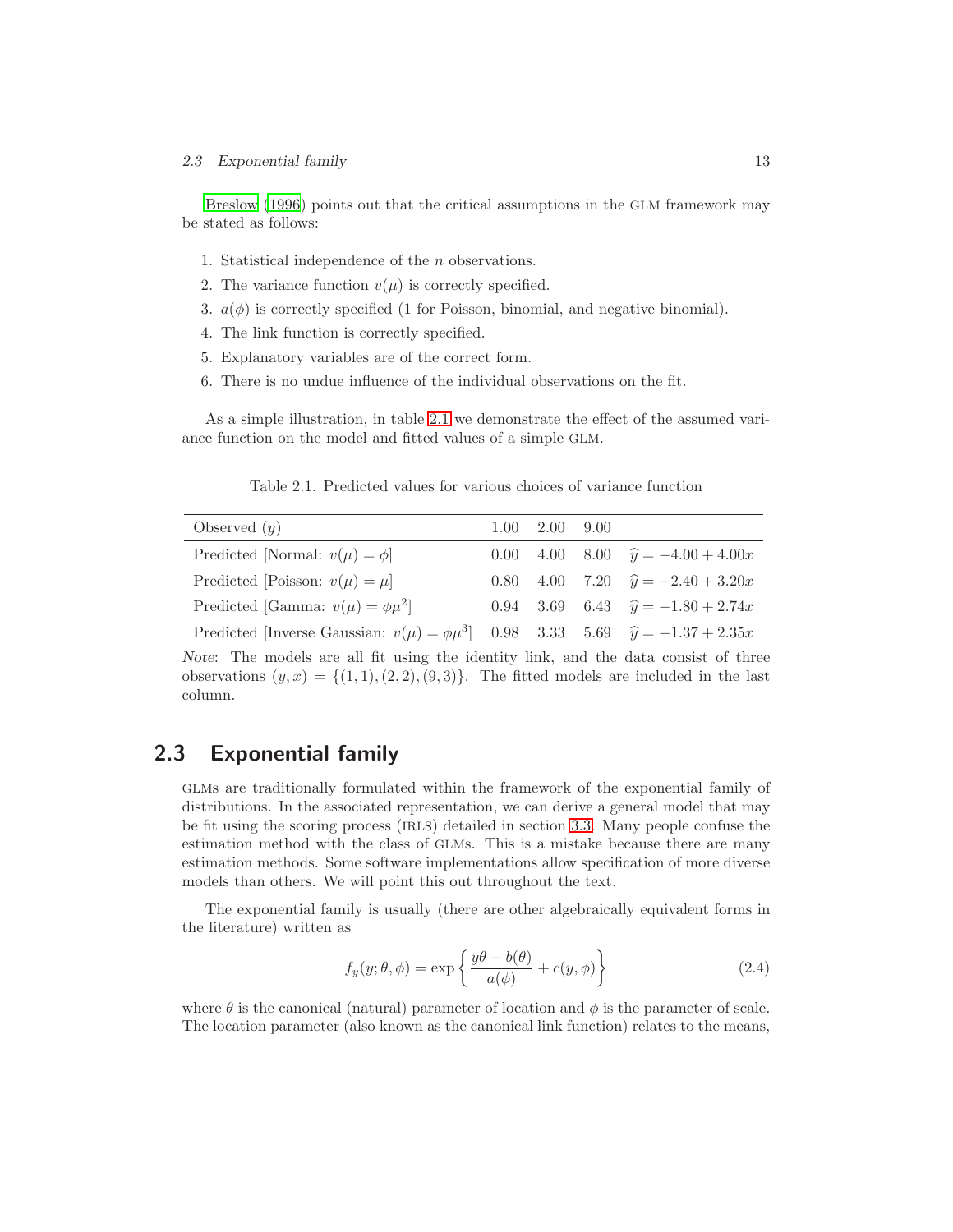and the scalar parameter relates to the variances for members of the exponential family of distributions including Gaussian, gamma, inverse Gaussian, and others. Using the notation of the exponential family provides a means to specify models for continuous, discrete, proportional, count, and binary outcomes.

In the exponential family presentation, we construe each of the  $y_i$  observations as being defined in terms of the parameters  $\theta$ . Because the observations are independent, the joint density of the sample of observations  $y_i$ , given parameters  $\theta$  and  $\phi$ , is defined by the product of the density over the individual observations (review section 2.2). Interested readers can review Barndorff-Nielsen (1976) for the theoretical justification that allows this factorization:

$$
f_{y_1, y_2, \dots, y_n}(y_1, y_2, \dots, y_n; \theta, \phi) = \prod_{i=1}^n \exp\left\{ \frac{y_i \theta_i - b(\theta_i)}{a(\phi)} + c(y_i, \phi) \right\}
$$
(2.5)

Conveniently, the joint probability density function may be expressed as a function of  $\theta$  and  $\phi$  given the observations  $y_i$ . This function is called the likelihood, L, and is written as

$$
L(\theta, \phi; y_1, y_2, \dots, y_n) = \prod_{i=1}^n \exp\left\{ \frac{y_i \theta_i - b(\theta_i)}{a(\phi)} + c(y_i, \phi) \right\}
$$
(2.6)

We wish to obtain estimates of  $(\theta, \phi)$  that maximize the likelihood function. Given the product in the likelihood, it is more convenient to work with the log likelihood,

$$
\mathcal{L}(\theta, \phi; y_1, y_2, \dots, y_n) = \sum_{i=1}^n \left\{ \frac{y_i \theta_i - b(\theta_i)}{a(\phi)} + c(y_i, \phi) \right\}
$$
(2.7)

because the values that maximize the likelihood are the same values that maximize the log likelihood.

Throughout the text, we will derive each distributional family member from the exponential family notation so that the components are clearly illustrated. The log likelihood for the exponential family is in a relatively basic form, admitting simple calculations of first and second derivatives for ML estimation. The IRLS algorithm takes advantage of this form of the log likelihood.

First, we generalize the log likelihood to include an offset to the linear predictor. This generalization will allow us to investigate simple equality constraints on the parameters.

The idea of an offset is simple. To fit models with covariates, we specify that  $\theta$  is a function of specified covariates,  $X$ , and their associated coefficients,  $\beta$ . Within the linear combination of the covariates and their coefficients  $X\beta$ , we may further wish to constrain a particular subset of the coefficients  $\beta_i$  to particular values. For example, we may know or wish to test that  $\beta_3 = 2$  in a model with a constant,  $X_0$ , and three covariates  $X_1, X_2$ , and  $X_3$ . If we wish to enforce the  $\beta_3 = 2$  restriction on the estimation, then we will want the optimization process to calculate the linear predictor as

$$
\eta = \beta_0 + \beta_1 X_1 + \beta_2 X_2 + 2X_3 \tag{2.8}
$$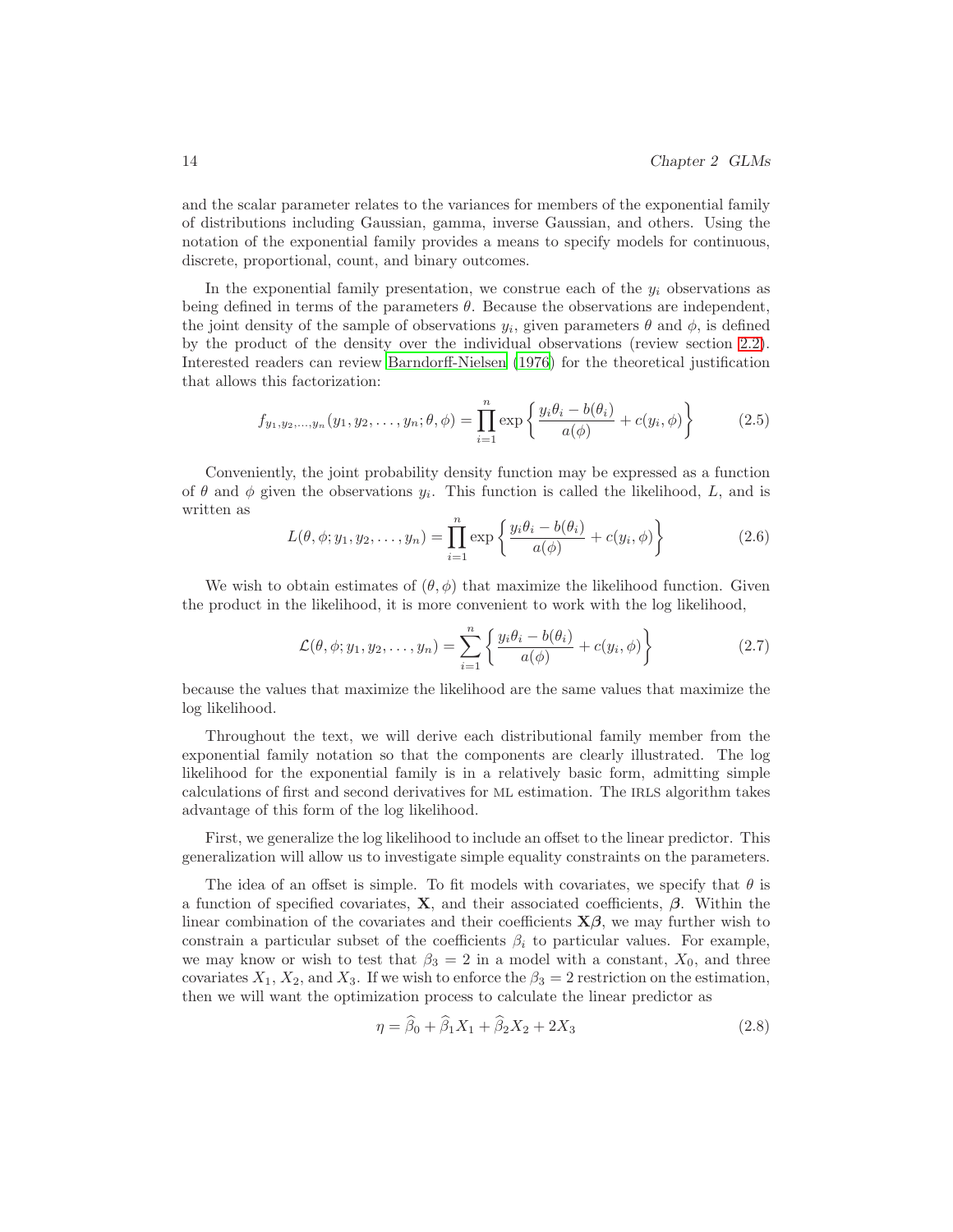at each step. We know (or wish to enforce) that the linear predictor is composed of a linear combination of the unrestricted parameters plus two times the  $X_3$  covariate. If we consider that the linear predictor is generally written as

$$
\eta = \mathbf{X}\boldsymbol{\beta} + \text{offset} \tag{2.9}
$$

then we can appreciate the implementation of a program that allows an offset. We could generate a new variable equal to two times the variable containing the  $X_3$  observations and specify that generated variable as the offset. By considering this issue from the outset, we can include an offset in our derivations, which will allow us to write programs that include this functionality.

The offset is a given (nonstochastic) component in the estimation problem. By including the offset, we gain the ability to fit (equality) restricted models without adding unnecessary complexity to the model; the offset plays no role in derivative calculations. If we do not include an offset in our derivations and subsequent programs, we can still fit restricted models, but the justification is less clear; see the arguments of Nyquist (1991) for obtaining restricted estimates in a GLM.

# 2.4 Example: Using an offset in a GLM

In subsequent chapters (especially chapter 3), we illustrate the two main components of the specification of a GLM. The first component of a GLM specification is a function of the linear predictor, which substitutes for the location (mean) parameter of the exponential family. This function is called the link function because it links the expected value of the outcome to the linear predictor comprising the regression coefficients; we specify this function with the link() option. The second component of a GLM specification is the variance as a scaled function of the mean. In Stata, this function is specified using the name of a particular member distribution of the exponential family; we specify this function with the family() option. The example below highlights a log-link Poisson GLM.

For this example, it is important to note the treatment of the offset in the linear predictor. The particular choices for the link and variance functions are not relevant to the utility of the offset.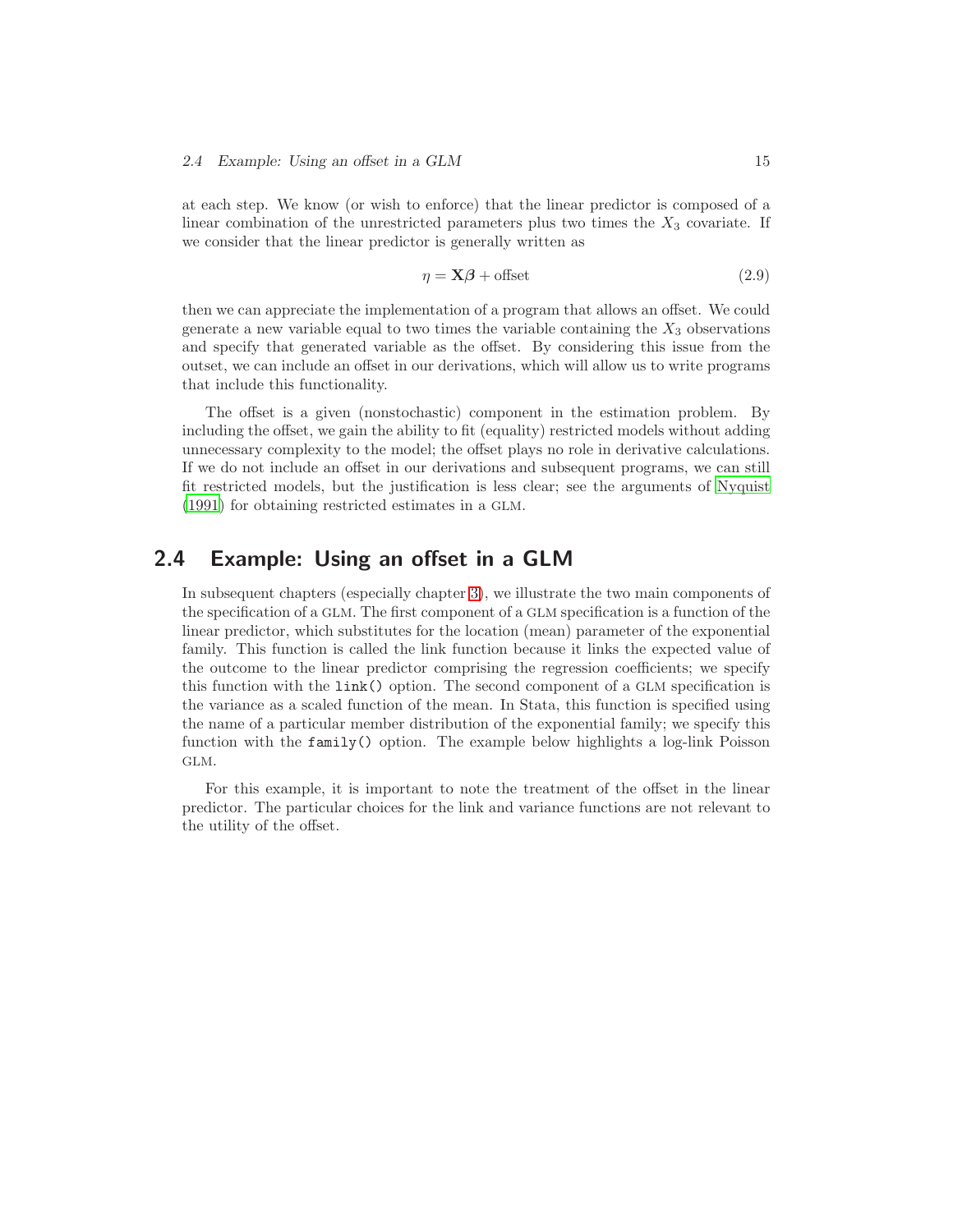Below, we illustrate the use of an offset with Stata's glm command. From an analysis presented in chapter 12, consider the output of the following model:

| . use http://www.stata-press.com/data/hh4/medpar                 |                  |           |              |            |                     |               |                              |
|------------------------------------------------------------------|------------------|-----------|--------------|------------|---------------------|---------------|------------------------------|
| . glm los hmo white type2 type3, family(poisson) link(log) nolog |                  |           |              |            |                     |               |                              |
| Generalized linear models                                        |                  |           |              | No. of obs |                     | $\sim$ $\sim$ | 1,495                        |
| Optimization                                                     | : ML             |           |              |            | Residual df         | $=$           | 1,490                        |
|                                                                  |                  |           |              |            | Scale parameter $=$ |               | 1                            |
| Deviance                                                         | $= 8142.666001$  |           |              |            |                     |               | $(1/df)$ Deviance = 5.464877 |
| Pearson                                                          | $= 9327.983215$  |           |              |            |                     |               | $(1/df)$ Pearson = 6.260391  |
| Variance function: $V(u) = u$                                    |                  |           |              | [Poisson]  |                     |               |                              |
| Link function                                                    | : $g(u) = ln(u)$ |           |              | [Log]      |                     |               |                              |
|                                                                  |                  |           |              | AIC        |                     |               | $= 9.276131$                 |
| Log likelihood<br>$= -6928.907786$                               |                  |           | <b>BIC</b>   |            |                     | $-2749.057$   |                              |
|                                                                  |                  | 0IM       |              |            |                     |               |                              |
| los                                                              | Coef.            | Std. Err. | $\mathbf{z}$ | P >  z     |                     |               | [95% Conf. Interval]         |
| hmo                                                              | $-.0715493$      | .023944   | $-2.99$      | 0.003      | $-.1184786$         |               | $-.02462$                    |
| white                                                            | $-.153871$       | .0274128  | $-5.61$      | 0.000      | $-.2075991$         |               | $-.100143$                   |
| type2                                                            | .2216518         | .0210519  | 10.53        | 0.000      | .1803908            |               | .2629127                     |
| type3                                                            | .7094767         | .026136   | 27.15        | 0.000      | .6582512            |               | .7607022                     |
| $\_cons$                                                         | 2.332933         | .0272082  | 85.74        | 0.000      | 2.279606            |               | 2.38626                      |
|                                                                  |                  |           |              |            |                     |               |                              |

We would like to test whether the coefficient on white is equal to  $-0.20$ . We could use Stata's test command to obtain a Wald test

```
. test white=-.20
(1) [los]white = -.2chi2( 1) = 2.83Prob > chi2 = 0.0924
```
which indicates that −0.15 (coefficient on white) is not significantly different at a 5% level from −0.20. However, we want to use a likelihood-ratio test, which is usually a more reliable test of parameter estimate significance. Stata provides a command that stores the likelihood from the unrestricted model (above) and then compares it with a restricted model. Having fit the unrestricted model, our attention now turns to fitting a model satisfying our specific set of constraints. Our constraint is that the coefficient on white be restricted to the constant value −0.20.

First, we store the log-likelihood value from the unrestricted model, and then we generate a variable indicative of our constraint. This new variable contains the restrictions that we will then supply to the software for fitting the restricted model. In short, the software will add our restriction any time that it calculates the linear predictor  $\mathbf{x}_i\beta$ . Because we envision a model for which the coefficient of white is equal to −0.20, we need to generate a variable that is equal to  $-0.20$  times the variable white.